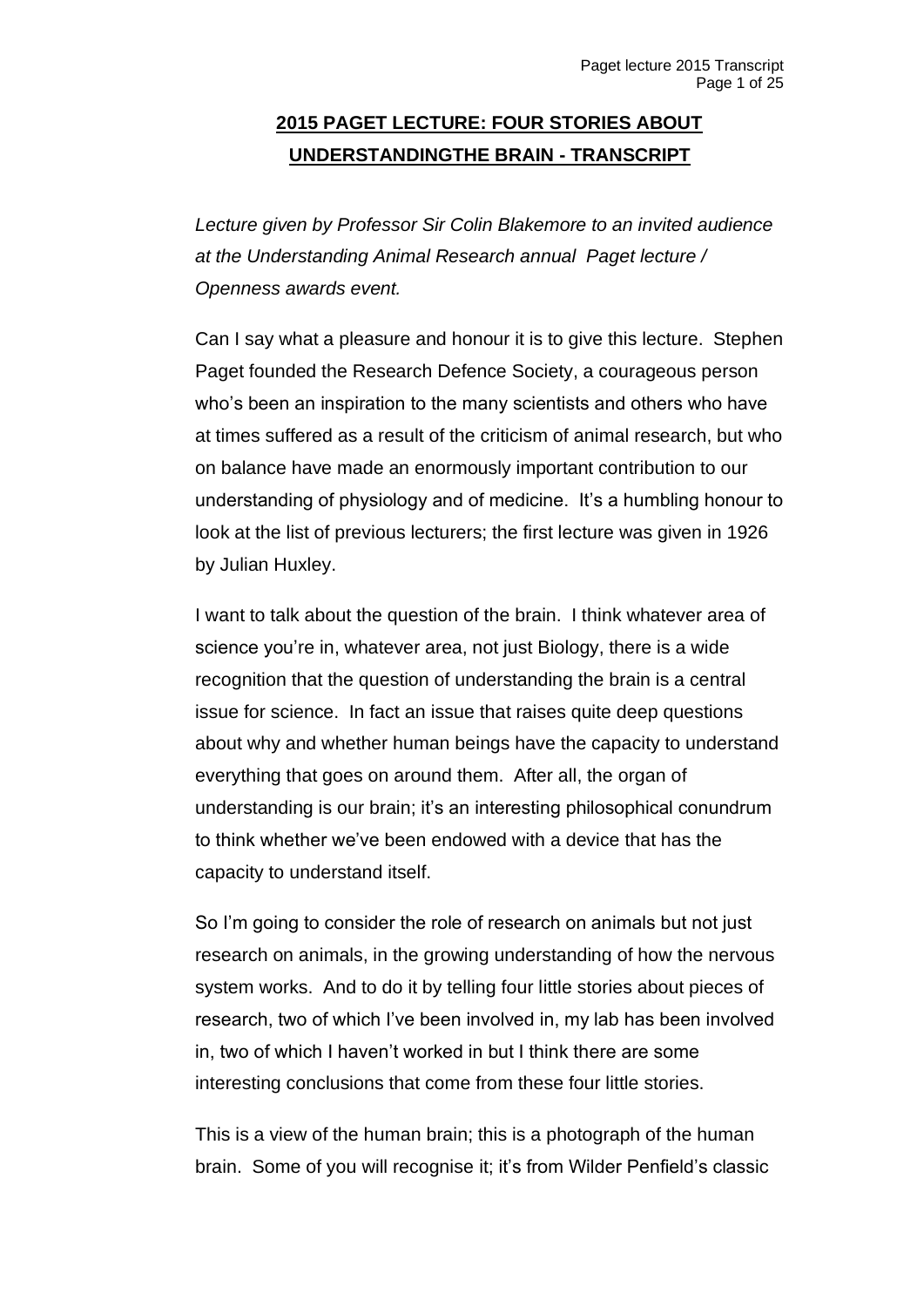studies during preliminary examination before surgery for epilepsy, trying to determine whether removal of the epileptic focus would cause catastrophic effects, particularly for language. And he did it by stimulating the surface of the cortex around the suspected position of the focus in conscious awake patients, asking them what they felt or listening to what they said or didn't say, looking at the twitches and movements that were produced and so on.

Now I would imagine that most of the audience are fairly physiologically sophisticated but for those of you who are not I should point out that the human brain doesn't come with little numbers of it. [Laughter] Wouldn't it be nice if it did, because a large part of our task is trying to find out what is done where in the human brain but actually much more interestingly how it's done.

Before I plunge off into nice stories about science, let's just set it in the context of the clinical need to understand better the nature of the brain and the disorders associated with it. A fairly recent estimate of the total economic burden of brain diseases, and I'm including psychiatric disorders of course in that, the total burden in Europe was estimated in 2011 as nearly 800 billion Euros. Many brain disorders, both psychiatric and neurological are of course age related. We have to keep in mind the demographics; 14 million people in the UK will be over what used to be called pension age by 2030. Even more so I think it's fair to say that no neurological or psychiatric disorder can currently be cured. Most quite frankly, clinicians in candid moments would admit are not really adequately treatable in the conventional sense and worst of all we don't even understand the pathological processes that underlie most neurological and psychiatric conditions. The pathogenesis is very poorly understood. So this is a huge challenge, both scientifically to understand what's going on in the normal brain, to understand the pathology that causes brains to go wrong and then to move on to developing more adequate treatments and cures. And just to establish the scale of the problem – you know some of the numbers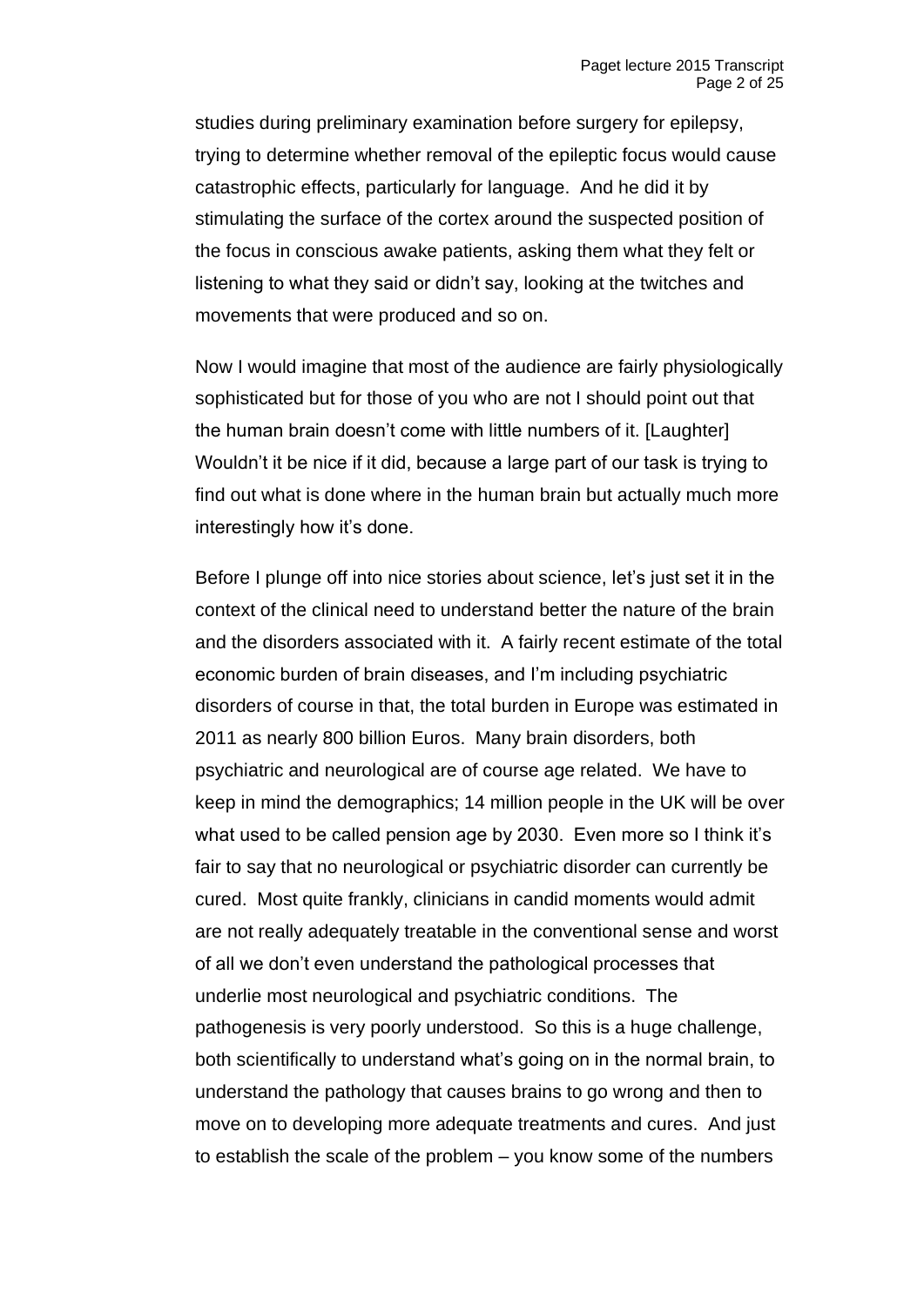– the human brain has of the order of the same number of neurons as there are stars in our galaxy and when you consider that each of these neurons has on average 10,000 connections from other neurons, then the total number of connections – and it's of course connections that matter, the total number of connections, a thousand million million, is simply staggering. In fact since  $-$  that's 10<sup>14</sup>, 10<sup>15</sup>, since human life span is about  $10<sup>9</sup>$  seconds it means that on average over the whole of our lifespan we are creating about a million neurons every second. And one of the most interesting discoveries in my lifetime in science is that that creation of new connections isn't all happening very early on, as was thought when I was a medical student 50 years ago, it continues through life. And one of the most interesting challenges is to understand how that property of adaptation, of change, of reorganisation, or plasticity, plays in both to normal function and in some cases to the development of disease.

So the four topics I'm going to talk about very briefly each, are these: development of the cerebral cortex, the vast folder mantle that seems to be primarily involved in doing the cognitive things, the high level things of perception and the consciousness and the decision making and the high level control and decision making about movement and so on; language; Huntingdon's disease, as one example of a neurodegenerative condition and also an example of an autosomal bonded genetic disorder and finally stroke: the commonest of all neurological conditions, responsible for an enormous burden of disease throughout the world.

So first of all development of the cerebral cortex. Well the cerebral cortex in human beings is vast, but it has grown as it were, through evolution gradually. There's been a progressive process and the general organisation and layout of the cerebral hemispheres, of the layers of the grey matter of the cortex are very similar in human beings and other mammalian species. This is a picture of, an 18<sup>th</sup> century picture actually, of a human brain and you'll know that it's divided into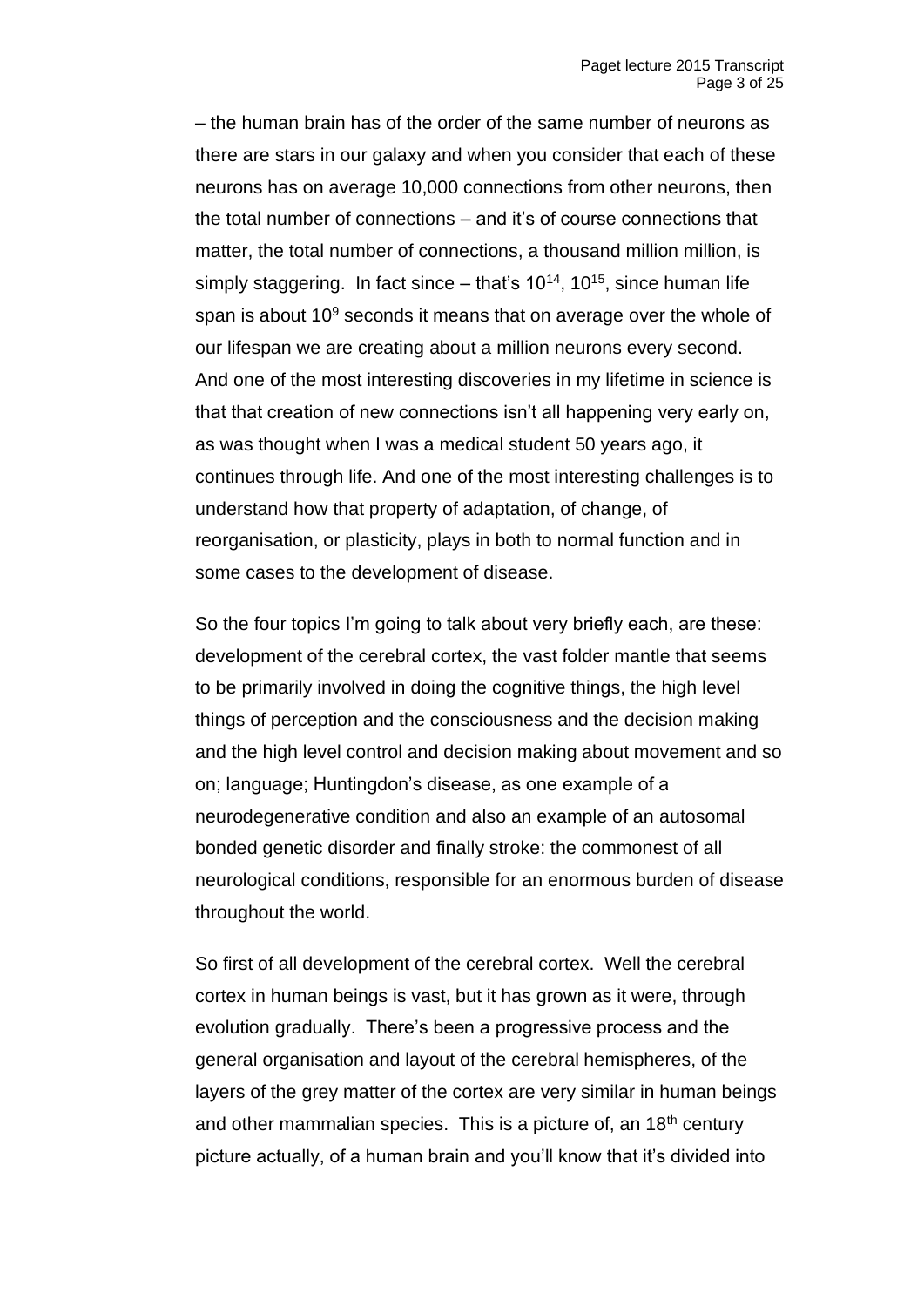lobes, the parietal lobe, the occipital lobe, the temporal lobe and frontal lobe. The general layout of those areas is similar in all mammals and moreover the disposition and function of major areas responsible for sensory processing and control of movement are very similar in their arrangement in mammals. The precentral gyrus is responsible for the control of movement, connecting directly to motor neurones in the spinal cord. And the body is laid out as you know, from the feet here, to the hands and face, lower down in the gyrus and running parallel with that is the region of the post central gyrus, which receives input from the body, from the tissues of the body, from the skin and the deep tissues of the body, laid out in the same topographic arrangement and to a large extent interconnected with the motor context. There's a visual area at the back, and an auditory area here at the top of the temporal lobe. Now that picture could have been drawn by a neurologist at the turn of the last century, 1900. This was broadly known from the effects of damage to the brain in human, the deficits produced by local damage, local damage stroke and so on in the human brain before any of the modern research involving microelectrodes looking at the characteristics of individual neurons and how they function. So this much was known and moreover from comparative studies in animals it's clear that that general pattern of disposition of the sensory and motor areas was established right at the beginning of the mammalian line and conserved through the whole of mammalian evolution. So if you look for instance at let's say a hedgehog as a representative of early insectivores at the beginning of the placental mammalian line, the disposition of the somatic sensory, the touch areas here, the visual areas here at the back. This is the back, that's the front. And the auditory cortex, the green area. The basic arrangement of those is similar to what one finds in a cat or a sheep or a monkey and in a human being. But the sizes of course are not to scale here, but the human cortex is hugely disproportionately large compared with that let's say of a hedgehog. But what is clear is that a much larger fraction of the whole surface of the cortex is occupied by those basic sensory processing areas in a hedgehog than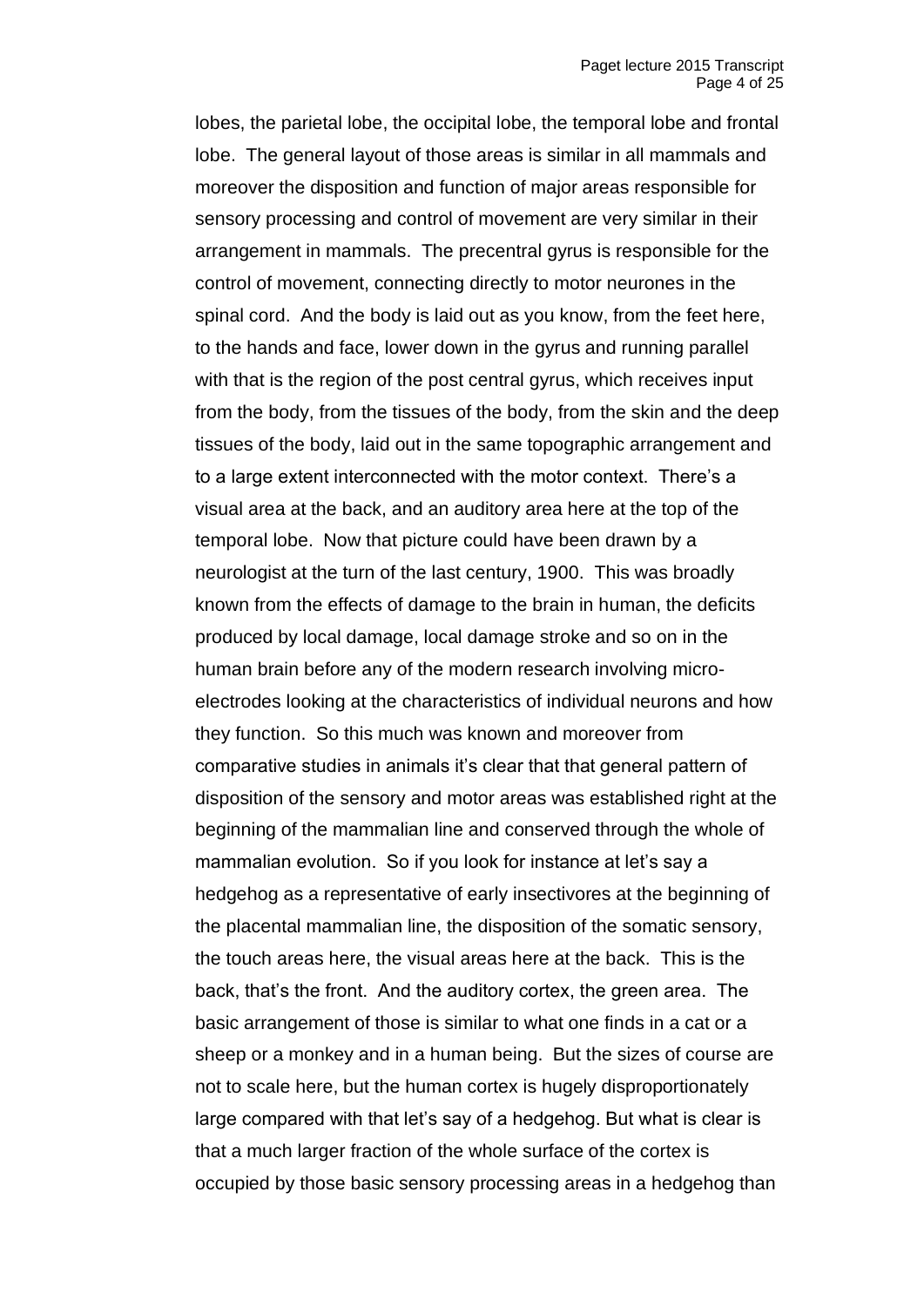in a human being. What's happened during evolution to a large extent has been the addition of this extra stuff, what  $-1$  was going to say 19<sup>th</sup> century neurologists would have called association cortex or even in some cases silent cortex. As if it was uncommitted in its functions and was somehow perhaps receiving signals from the committed areas and processing clever ways and perhaps responsible for thoughts and intelligence and those high level things.

Of course we know that in reality the rest of the cortex in higher mammals is filled with a mosaic of committed, computationally committed areas, many of them actually distinctive and recognisable by fine detail of their histology. Each probably responsible for processing a particular aspect of an incoming sensory signal or a particular aspect of an outgoing motor command.

Well if the human cortex has evolved progressively and gradually from some kind of early skeletal arrangement then there is hope that the conservation of the control mechanisms might mean that one can legitimately look at those mechanisms in lower animals, in lower mammals. And that has of course driven a great deal of research on the development of the cortex, because there is very little one can do in human beings to look at processes with the precision that modern techniques give in animals.

This is a mouse, this is a beautiful video made with optical projection tomography, a method developed in the human genetics unit in Edinburgh and it shows a mouse embryo at as you can see, 10 and a half days, post conceptual days and the embryo has been selectively stained with monochromal antibody staining to reveal two transcription factors, *Soc 6* and *Pac 6* which were expressed very early on in the development of the nervous system. And you can see that they're differentially expressed, very precisely differentially expressed within the nervous system, defining territories within which gene expression is being regulated differently, already partitioning up the brain into committed regions.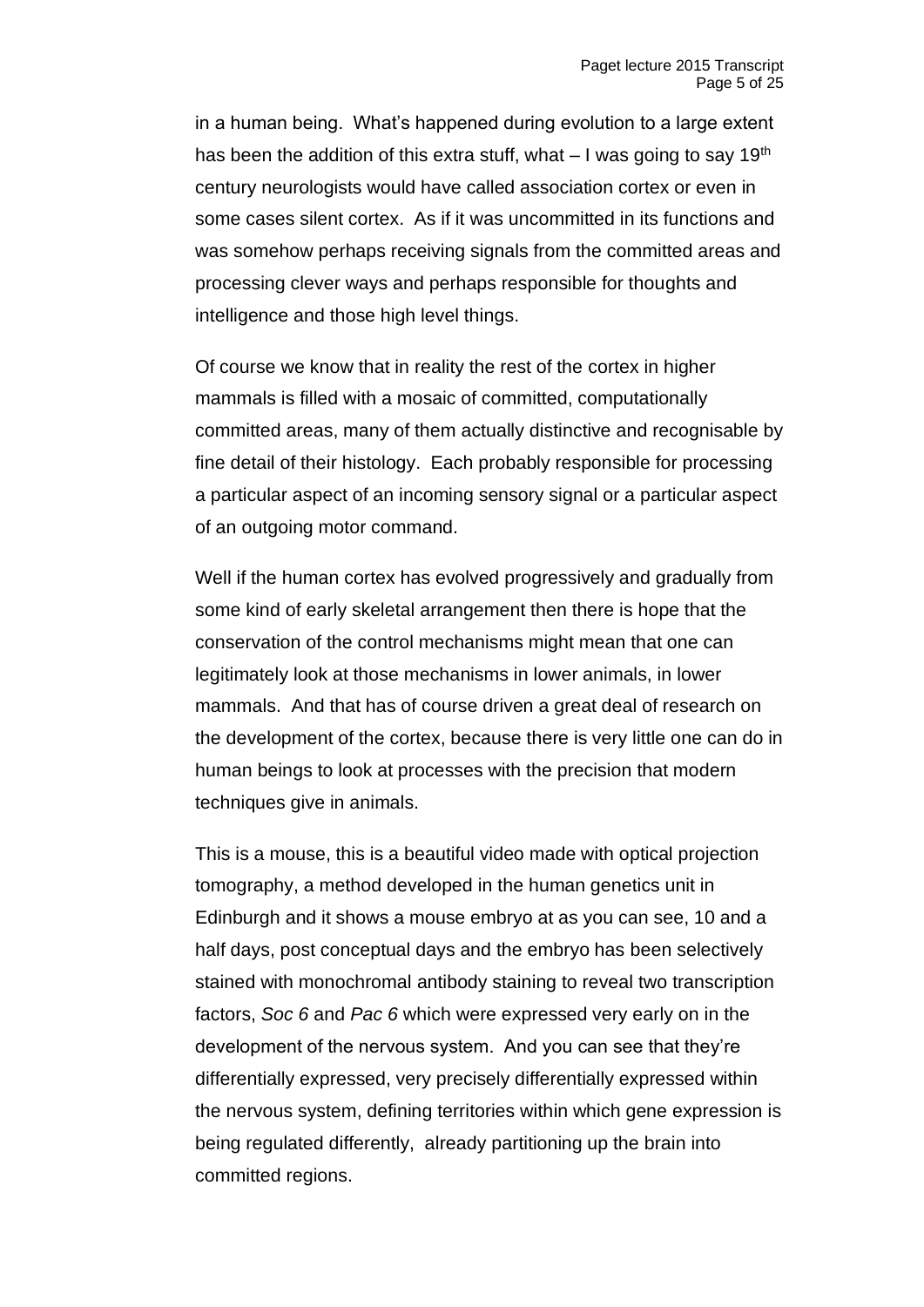The general arrangement, the way in which the cerebral cortex develops its layers has been studied not only in rodents but in other species and there's every reason to believe that it's basically similar in human beings. The forebrain starts as a vesicle, telencephalic vesicle, the walls of which are made largely from stem cells, from neural precursor stem cells, which are proliferating rapidly, symmetrically proliferating, not yet producing neurons as the forebrain vesicle grows in size, the telencephalon grows in size. And suddenly at a crucial stage those stem cells start to produce differentiated postmitotic committed cells, some of which become neurons. They migrate upwards, here are the stem cells here at early ages in the so called ventricular zone, the wall of the telencephalon, which will become the forebrain and then they start to produce neurons, which migrate upwards. And the first of those, the earliest of those neurons, this is based on relatively recent work in mice and rats, the first of those neurons are not mature type neurons which are going to participate in later circuitry, they're a so called pre-plate, they're a transient population, many of them die and they probably largely play a role in organising the rest of the development. At a certain stage the stem cells, the same stem cells probably in many cases, start to produce other classes of neurons which are genuine cortical neurons, which form a kind of sandwich, they migrate upwards along the processes of the neural precursors, to take their place splitting the original pre-plate into two layers, the so called marginal zone, which becomes layer on of the mature cortex and then the sub-plate region below. And gradually these cells accumulate as more and more of them migrate, the later arriving ones moving up towards the top of the cortex in an inside out sequence and that forms the familiar six layers of the neuro cortex. Again, every reason to assume that's similar from the crude methods that had been applied in human beings until quite recently.

But a crucial question of course, in knowing how the brain works, is to know how connections are formed and for the cerebral cortex a crucial part of the connectivity is that which brings sensory information in to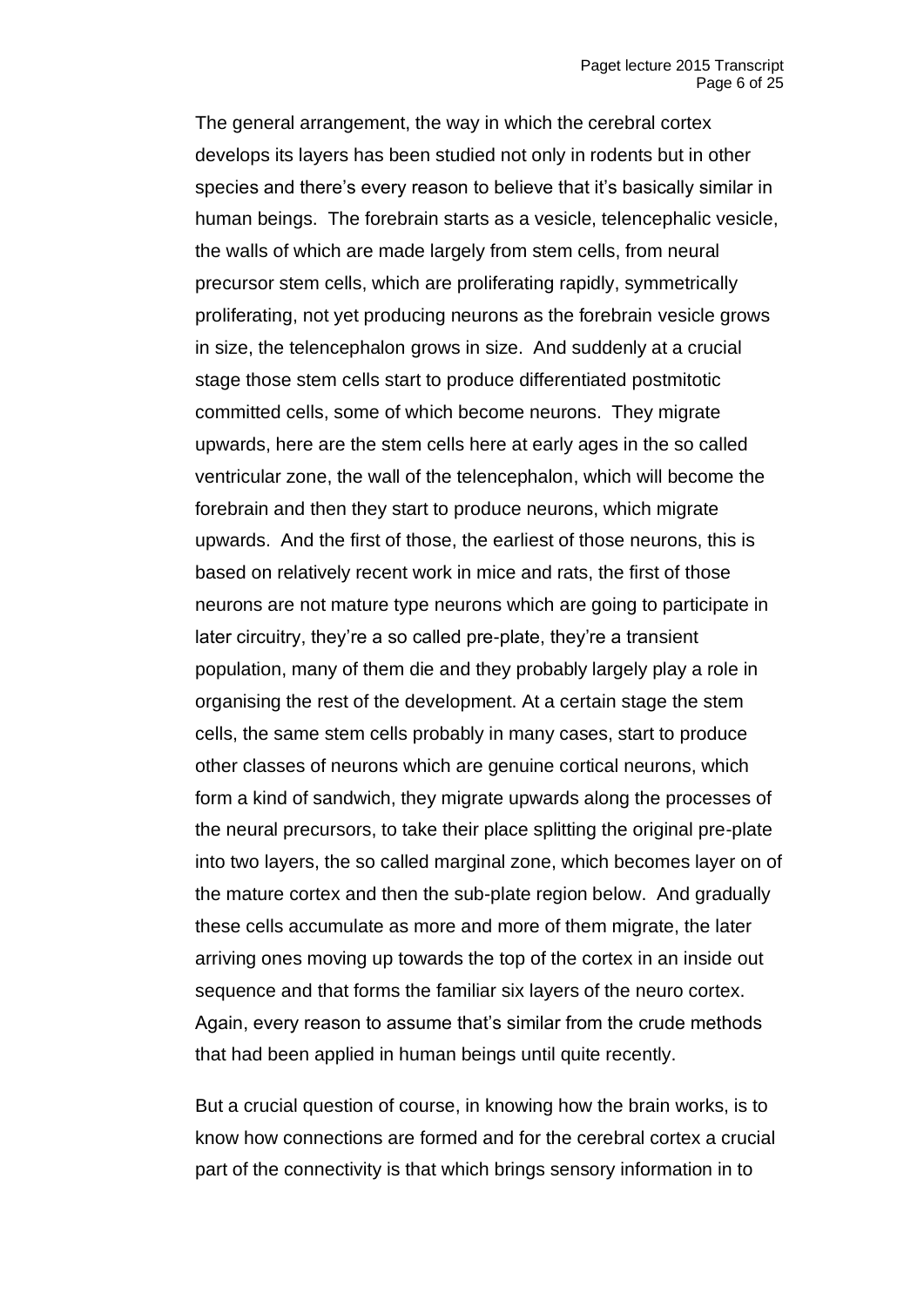those distinct specified regions, the sematic sensory cortex, the visual cortex and the auditory cortex. And it's known that in all mammals, including humans, that general topographic arrangement of those areas is determined by projections from different nuclei within the thalamus, the sub-cortical structure which has co-evolve with the cerebral cortex, to which the sense organs project. So here's the thalamus hidden down below the cerebral hemispheres and it consists of a number of nuclei receiving information from the ears, from the somatic sensory service, in this case the whiskers of this mouse, and from the eyes to different regions of the thalamus. And for each region of the thalamus there's a relay, a somatic relay and the thalamic cells then project up to the correct regions of the cortex. So each bit of the cortex, in the marmoset and in the hedgehog and in the human being, each bit of the cortex that's going to become a particular sensory area receives its sensory input from a particular area of the thalamus.

So how is that achieved? And I'll just describe very briefly some work that Zoltan Monna did in my lab starting many years ago, in which we asked questions about the possible molecular control of the process of ingrowth of fibres into the developing cortex from the thalamus. And we chose to approach that initially not by studying it in the whole embryonic brain but by trying to produce some in-vitro reduced preparation. And I'm glad to say that part of this research was funded by a foundation which supports research on the replacement of live animals. We were using tissue culture; tissue culture it must be said or fragments of neural tissue which of course were retrieved from living animals but the main part of the experiment was done in vitro.

What we wanted to do was to see whether we could produce a model of the way in which axons from the thalamus invade the embryonic cortex and then use that to define molecular mechanisms that were controlling that process. So we took samples of very early developing cerebral cortex, usually at around the time of birth in mice or rats - early experiments were in rats, and combined them in tissue culture, in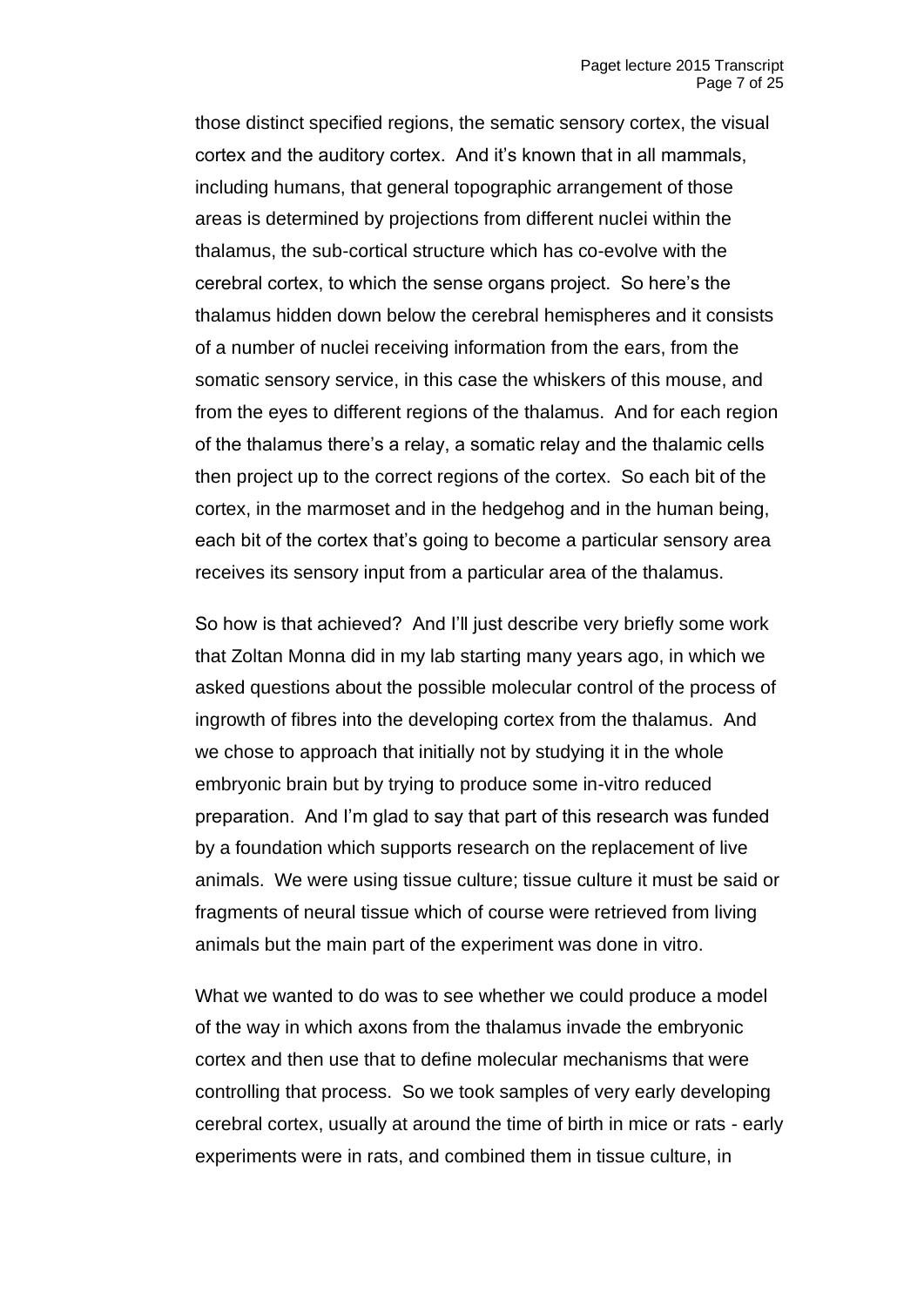organotypic culture, with small fragments of the thalamus, with distinct regions of the thalamus taken either at birth or before birth. But we knew from the living animal that axons are growing in the cerebral cortex from the thalamus a few days before birth so we could look at the timing, the age, the effect of the age, of those different components and circuitry. What we found to our great pleasure was that fibres would grow from the thalamus into the cortex in these conditions and we could label the thalamic block with a carbocyanine influorescent dye and therefore look at the axons and here they are, influorescent microscopy growing into the slice of cortex, there's a slice of cortex lying in culture and growing in a manner that looks very similar to the normal ingrowth of fibres that you see in a living embryo.

But an interesting feature emerged when we combined slices of cortex taken at birth with thalamic fragments from just before birth. The thalamic fibres grew in but did not stop growing and you see here they ascend to the surface, here's one that is just turned through 90 degrees near the surface growing off horizontally through the cortex in a way that you never see in vivo - they normally grow in and then stop at the fourth layer of the cortex which is the classical receiving area where the neurons have synapses on them from incoming thalamic fibres.

So one of the things that we showed by taking slices of cortex at later and later ages was that the cortex suddenly turns on the signal associated with the developing layer four, what we call a stop signal at around three days after birth in the rats, which terminates the growth of thalamic axons, it causes them generally to bifurcate and then for the growth cone to collapse and they form synapses. Earlier the cortex turns on a growth permissive factor that allows thalamic fibres to invade. They don't invade before a couple of days before birth and begin to invade very shortly afterwards.

So we were able to reveal a cascade of factors that seemed to control the ingrowth of the cortex. Well an obvious question then is is the specificity of interconnections between different thalamic sensory nuclei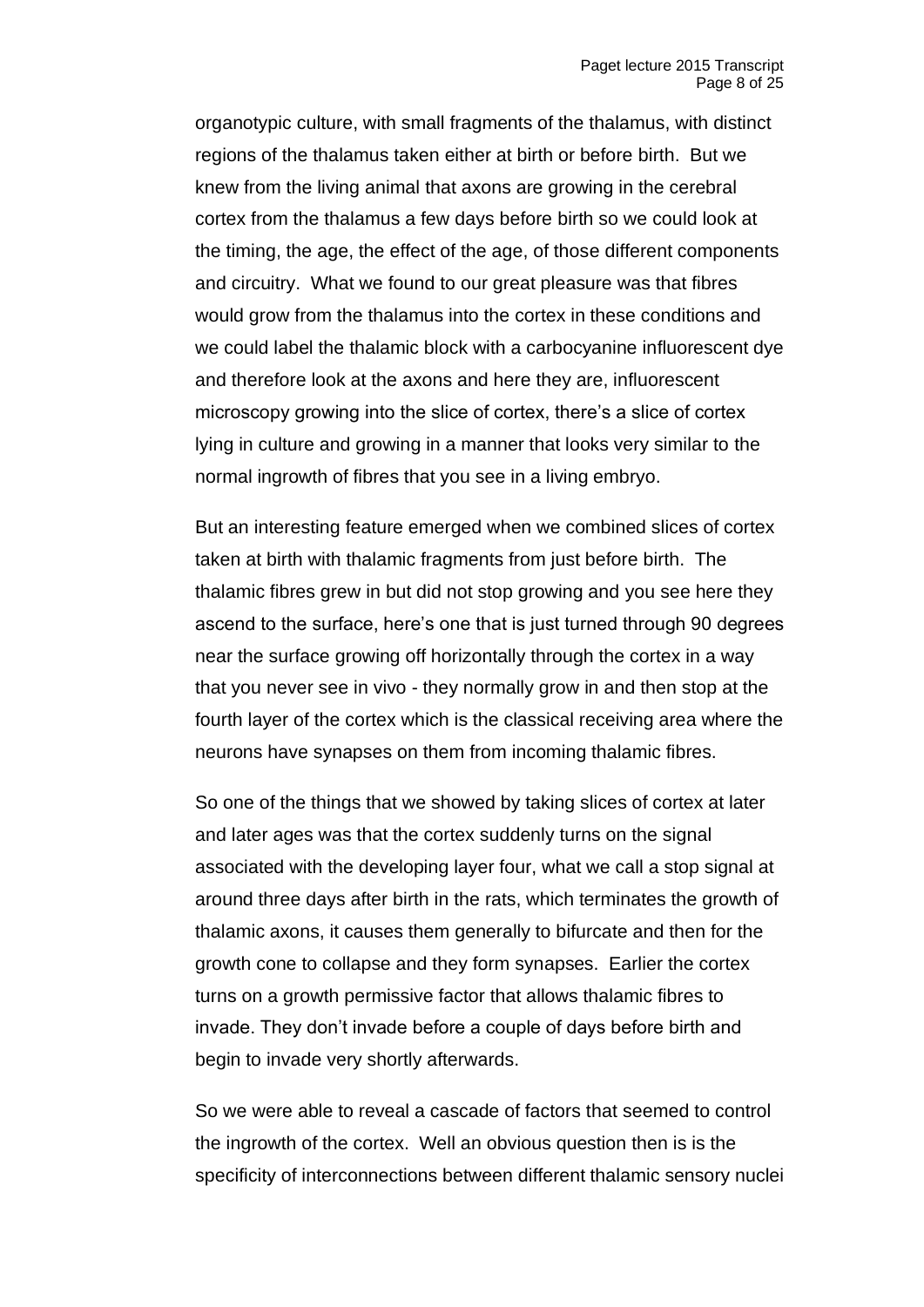and the appropriate receiving area of the cortex, is that somehow predetermined by some kind of molecular tag or key that's appropriate for that connection alone? What's going to be the visual cortex has a kind of chemical tag on it which attracts axons from the visual part of the thalamus? And to look at that question we did this very simple experiment and we grew a single fragment of thalamus, in this case from the visual part of the thalamus, the part that would receive information from the eyes in association with two fragments of cortex, one the occipital cortex, the appropriate bit of cortex to which it should project and then another bit of irrelevant cortex, the frontal cortex, to which it would never connect. And what we found to our surprise was that connectivity was indistinguishable. So connections simply depended, the ability to form connections just depended on the proximity of thalamic axons to any bit of cortex available. What mattered then was how the thalamic fibres are guided to the appropriate region and delivered to the appropriate region, because they will connect to anything.

We looked at that by a technique of labelling that had just been developed and has been very influential in developmental studies, the application of these carbocyanine dyes, which you can get in different colours and these dyes are lipid soluble, they incorporate into the membranes of fixed neurons, so this can be done in fixed tissue, not in living tissue and they slowly diffuse along the axons and you can use them to trace connectivity even in dead tissue.

So here we are looking at a cross section, this is a coronal section through one half of the brain of an E14 rat, gestation's about 21 days in the rat. So here is the cerebral wall and at this stage it's just starting to develop neurons, it started a couple of days before in the lateral part here and it's just at this stage just starting the middle part to producing neurons which are moving up to become those early pre-plate neurons, the transient population. Here's the dorsal thalamus, those are the neurons that have the task of sending their axons up the appropriate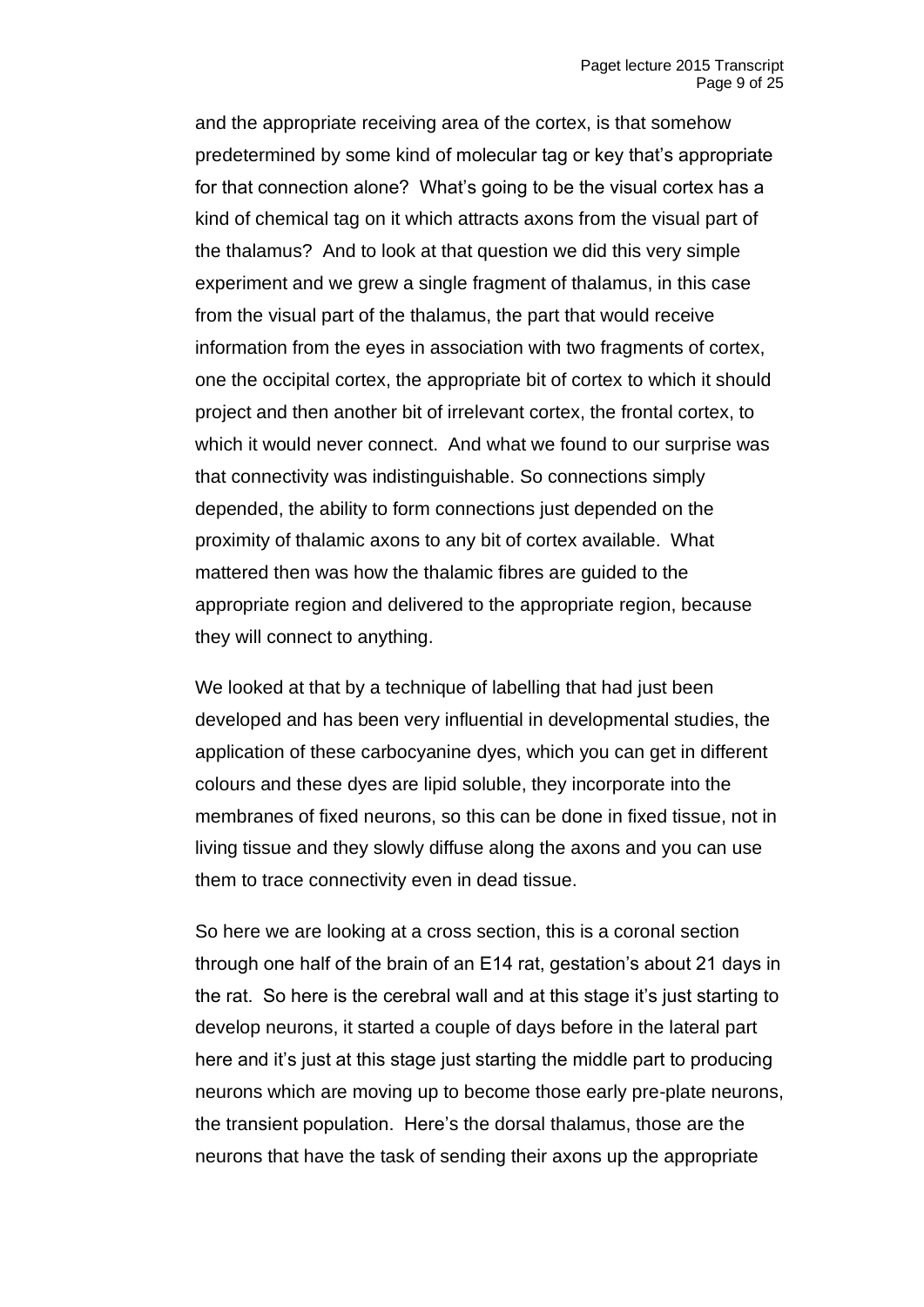region of the cortex and it's already a pretty tortuous route. Those cells only arrived a couple of days before from the place where they were born and they don't form distinguishable nuclei at this stage.

Now the techniques that we used involved implanting tiny crystals of carbocyanine dyes either into the cerebral wall at different points or into the thalamus at different points to examine the interconnections, whether axons are produced in one direction or the other. And in fact the first projections that you see within the pathway are produced from the cortex, from those very early born transient pre-plate neurons, which are going to die. Here they are presumably doing part of their role in guiding subsequent connections, so here a little crystal's been placed on the surface of the cortex, it has labelled stem cells by diffusion here you see, the so called radial glial cells which are all precursors. But here at the surface are pre-plate cells which only migrated into position a few hours before, already spinning off axons, growing down in a sort of parallel nicely organised bundle towards this region, towards what will become the internal capsule between the telencephalon sub cortical structures. (23.00 min)

If you put a crystal into the dorsal thalamus at the same time you find that axons are growing upwards from the dorsal thalamus and if you get the two placements right, if you put it into the correct region of the cortex, the one which is supposed to receive from that thalamic nucleus and the correct region of the thalamus, you'll get beautiful pictures like this. Here the downward fibres are stained in green and the upward fibres are stained in red and they meet each other and the thalamic fibres then grow over the surface of the cortical fibres, guided towards the appropriate region which they then after waiting for two or three days invade and innovate.

Well of course we worked for 10 or 15 years on this in rodents and we thought well we're really interested in mice, they're super animals but our real curiosity was to know what happens in humans. And we made the broad assumption that things would be similar, we could learn all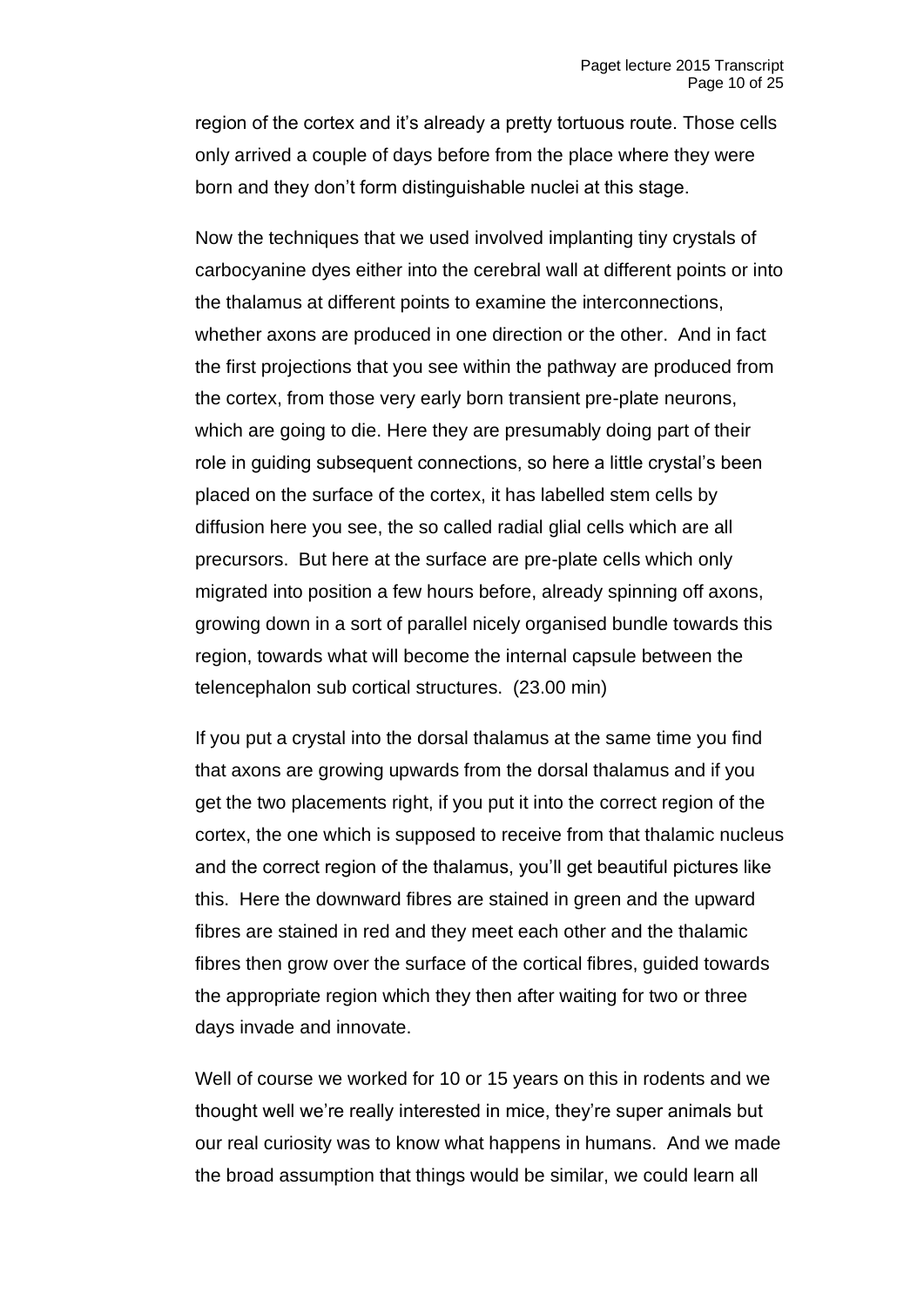the lessons from mice, find a few corroborating steps in studies in humans and that would sew up the issue. Well we started to work, and this is work with a post doc still in my lab in Oxford, Irina Bystron, looking at human embryos. A much harder task than mice of course. We obtained embryos from surgical abortions, from the MRC embryo bank here in London and in Newcastle. The quality of the tissue is crucially important using antibodies to stain selectively, to stain different proteins, different gene expression products.

Here we are looking and we can use these techniques to look at embryos as early as four weeks post conception. So here is an embryo at about four weeks post conception. This is a picture of one of the embryos that we studied. The whole embryo is about 2.5 mm long. And you can see this curious structure at the head end, that's the neural tube, the inward folding neural plate, which is going to become the brain, the spinal cord and the brain, which hasn't completely folded yet. You can see here an illustration at this stage, there's still an opening in the neural tube at the head end and here it is. Well we've done a great deal of work and much of it I'm very pleased to say does indeed correlate very well with what's happening in mice. These are very preliminary results but here we are looking at carbocyanin dyes revealing axons growing downwards here from the cortex at very early stages, Carnegie stage (18) about five weeks post conception. Growing downwards towards the internal capsule. And here in another example where a small crystal's been placed in the thalamus just a little later a bundle of thalamic axons growing upwards towards the cerebral wall. So it looks as though a very similar process is going on. We haven't yet examined in detail that handshake process of guidance but it seems very unlikely that it's happening.

However, one of the visually dominant features of early embryos, which we had never seen in any other species or read about in any other species, was this population of neurons. Here we are looking at the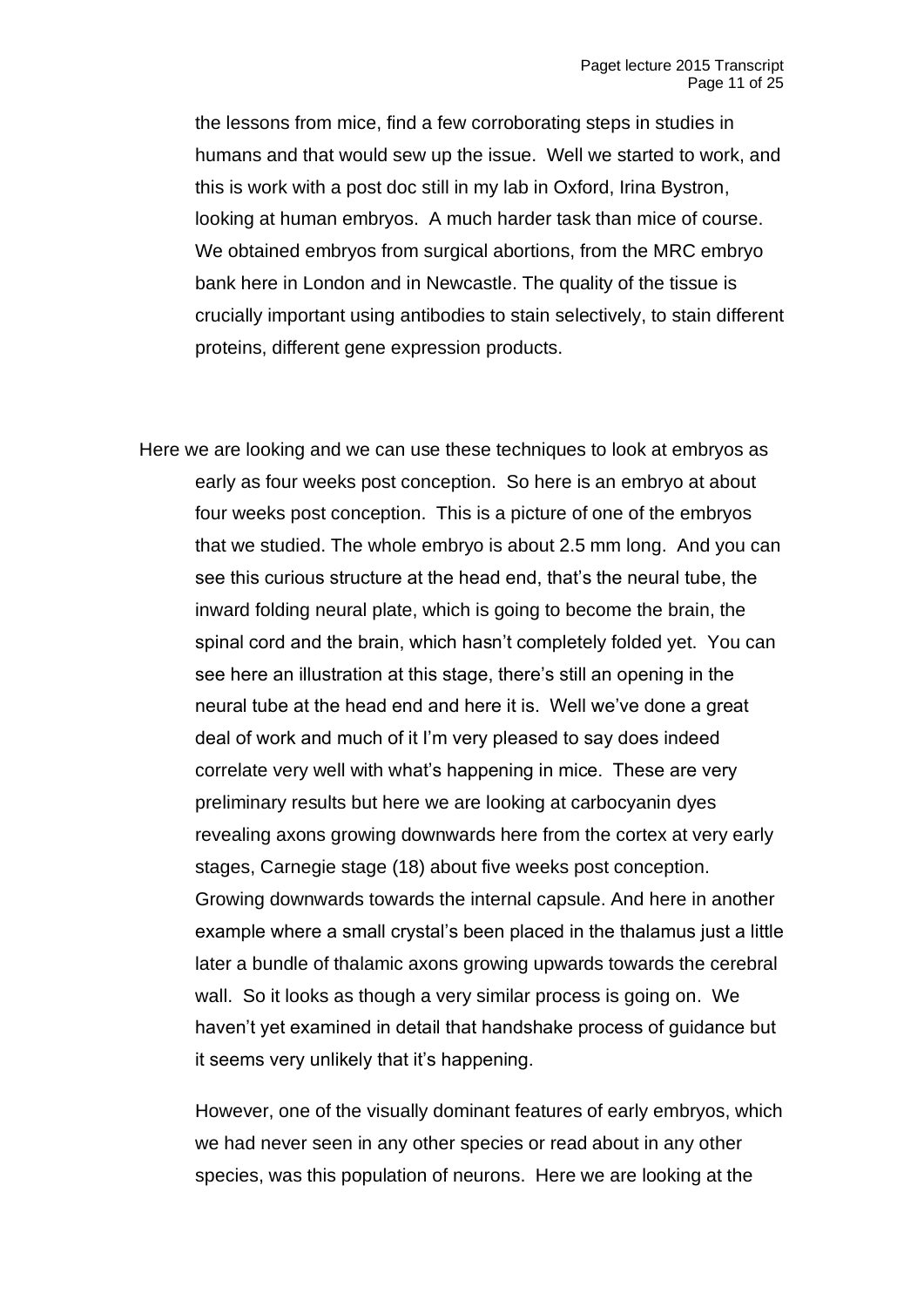cerebral wall at Carnegie stage 13. That's around about the 32<sup>nd</sup> day. And it's stained with an antibody for a neuronal marker, so these things that are stained heavily here are neurons. They're in the surface of the cerebral wall in the pre-plate, that region which neurons invade from the local ventricular zone, from the stem cells. However, these neurons don't come from the local ventricular zone and they arrive before there are any neurons being produced locally. They come we know now, from a region of the ventricular zone which will become the future hyper thalamus and they spread out over the whole of the surface of the telencephalon. They're a very curious population. We call them predecessor neurons; here's one in more detail. Here's the cell body, the cell body migrates through a long forward process by sematic translocation. This is not an axon it's a process, they don't produce axons, although they express neuronal markers they don't produce axons. They anchor themselves in on the peel surface here where they make contact through tight junctions with the apica processes of neural stem cells. We think what they're doing is performing transcriptional control of neuronal genesis in other regions of the brain by communicating through tight junctions with them. Wherever they arrive local neurogenesis turns on very shortly afterwards.

This has been described in no other species. We and others now have looked extensively even in monkeys and have not seen neurons of this class. Whether it is a unique adaptation for the very large human brain for some reason we don't know, but an obvious warning here is that the lessons learnt from animals are not necessarily entirely transferrable to humans.

Just a moment about language. Language of course is one of the most important things we do, it's a defining characteristic of human beings. Again, 19<sup>th</sup> century neurologists could tell us well actually not as much as we know about it but a lot of what we know of language now. They already knew that strokes in two regions, of course Brocka's classic observations, the effects of lesions in this region of the frontal cortex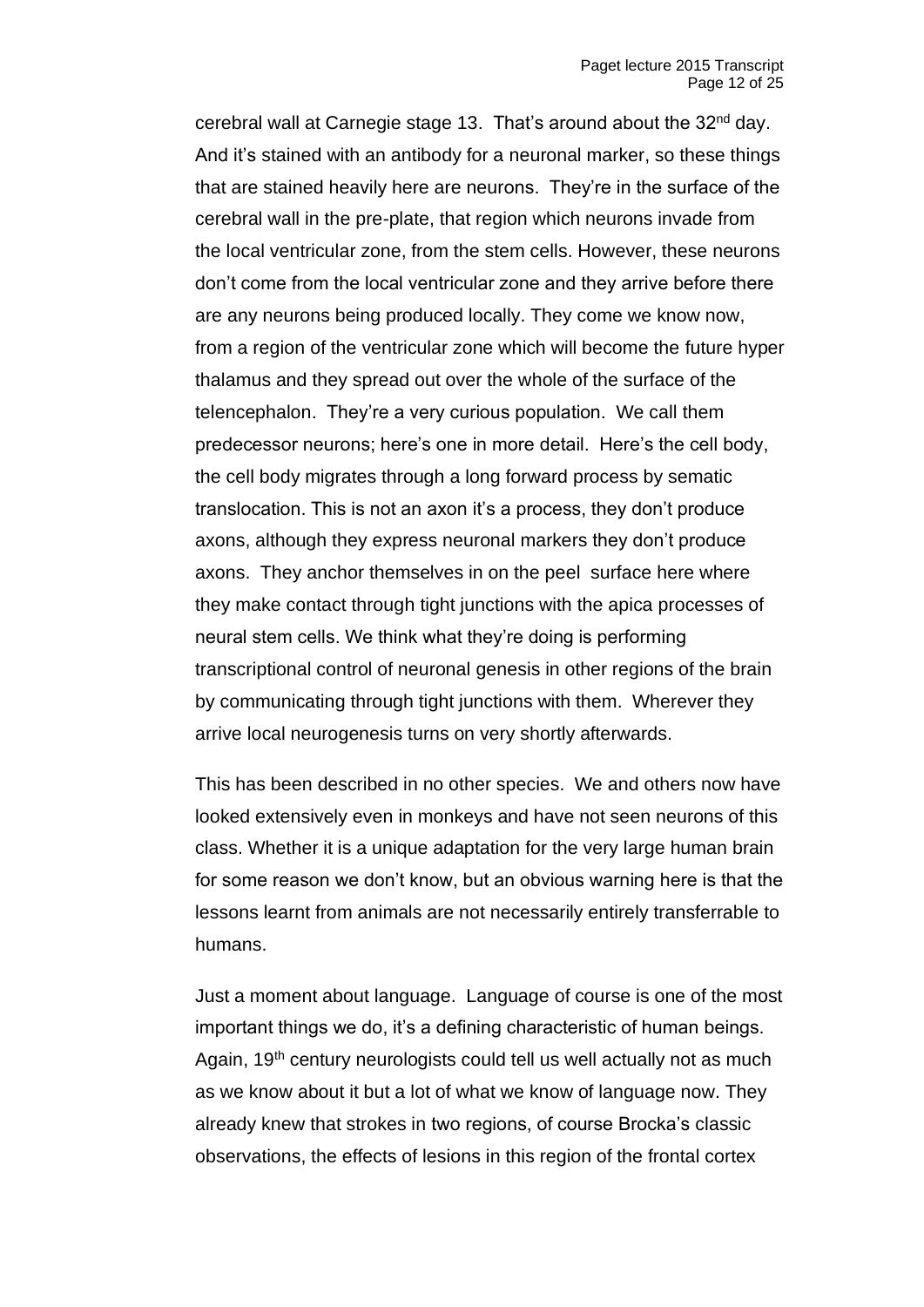close to the face and mouth representation of the primary motor cortex, the region known as Brocka's area which produces an aphasia in which the patient is still able to understand what's said to them, they're still able to read, but they can't produce speech. They can't produce organised speech – huge difficulty in finding words, very, very primitive syntax, they just can't put things together, even though they can understand them. On the other hand lesions here at the junction of the temporal, occipital and parietal lobes, the Wernicke's area, produces as it were, the symmetrical condition, aphasia, of understanding. People with Wernicke's aphasia can't read, they can't understand what's said to them. They still pour out a sort of language with neologisms which look sort of syntactically constructed even though it's usually nonsensical. So this disjunction between understanding language and expressing language is beautifully demonstrated by not animal research – animals don't speak and there's no evidence that any species has a fully developed syntactical communication system like human beings.

Those observations are entirely derived from very simple clinical observations and to be absolutely frank we have not got that much further in understanding how language is done, even though it's so crucially important for understanding what human beings are. We know a little bit about the connectivity, so here between Brocka's area there is strong interconnection with the face, mouth, tongue, larynx area of the parietal cortex, not surprisingly because it's involved in controlling – it's a kind of pre-motor control system for speech. Equally the Wernicke's area has strong inputs from the temporal cortex, from areas involved in the analysis of speech sounds, but also from visual areas. And interestingly this connectivity, even from a primary visual cortex forward through areas moving upwards towards the parietal cortex can be and has been studied by functional magnetic resonance imaging. Now I'm sure so many of you have been wondering when I would raise the value of functional magnetic resonance imaging and some of you might have expected that I would say of course these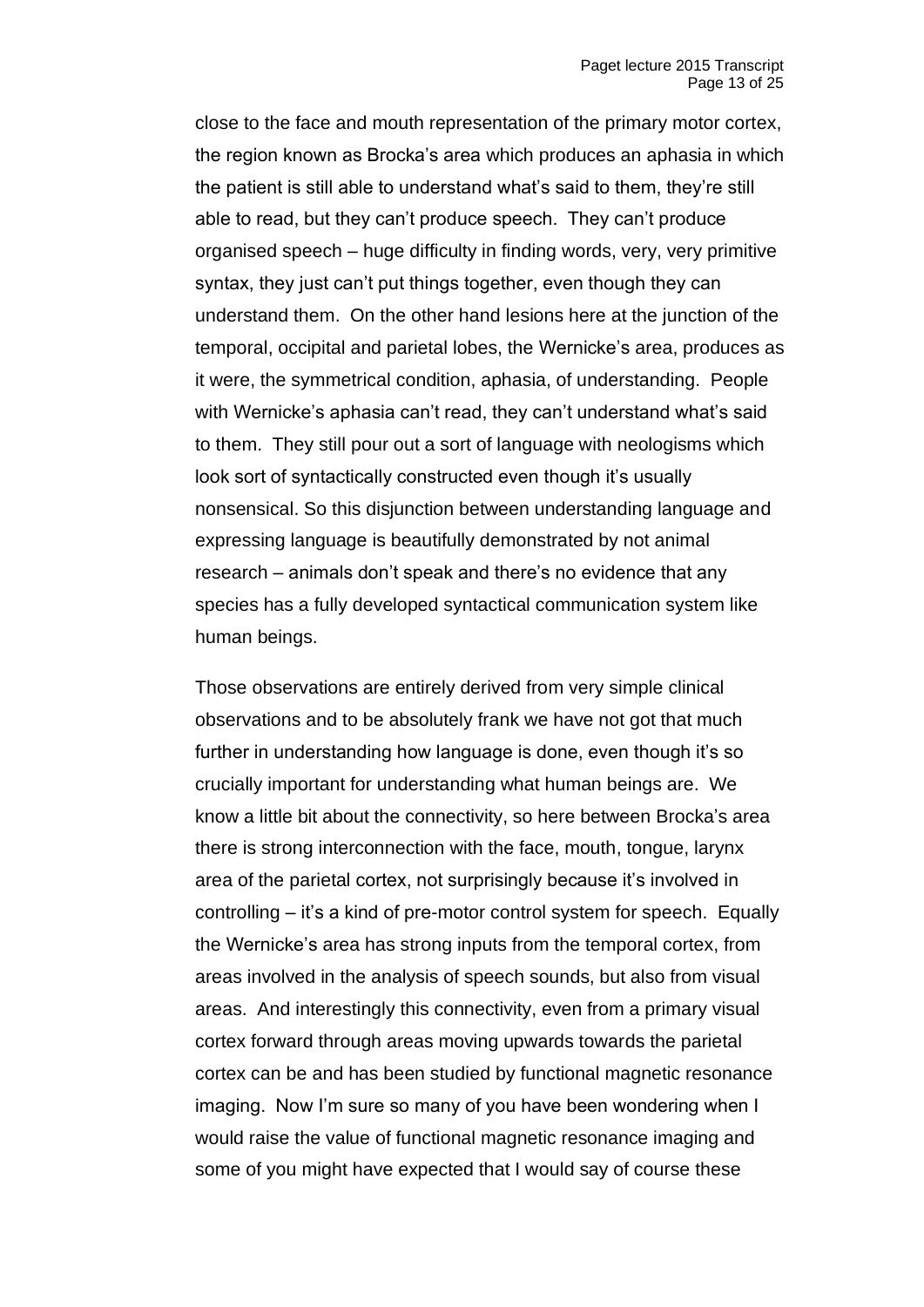neural imaging techniques are completely displacing research on animals and will answer all of the questions.

FMRI is incredibly important, a large fraction of neuroscientists make use of it. But there are two key factors you have to keep in mind if you ask what it could contribute to understanding the brain. One is its relatively poor spatial resolution, a few millimetres at best. And the other is the long-time constant of vascular responses on which FMRI is based, lasting a few seconds. So although it's useful for knowing pretty crudely where things are happening and roughly when they're happening in relation to stimuli, it will never give us the detail of knowledge that one can gain from the study of individual neurons in animals.

But I'll show you one example of the way in which it can be used in the study of language mechanisms and their development for instance. And we don't have for language the kinds of tools that can be applied so effectively in other areas where animal models are more appropriate.

This is a nice study done by Bedny and colleagues a few years ago, in which they used three different stimuli, they put people into the scanner and looked at localised activity here, here and here. The yellow thing in the middle is simply the overlap between the purple bit and the green – three different stimuli producing activity in this region of occipital and inferior parietal regions. But what were the three stimuli? We know that the primary visual cortex is at the back here. Well the stimuli were to begin with, well yes this is the primary visual cortex which responds very well to static patterns, just black and white or coloured patterns, even when they're stationary. But if you move those patterns, either with just straightforward motion like this or using complicated things like transparent motion, you produce activity selectively in this group of areas here shown in blue, including this region V5 or MT, which seems to be very – from animal studies, from monkey studies we know is very, very committed to the computation of visual motion. The green area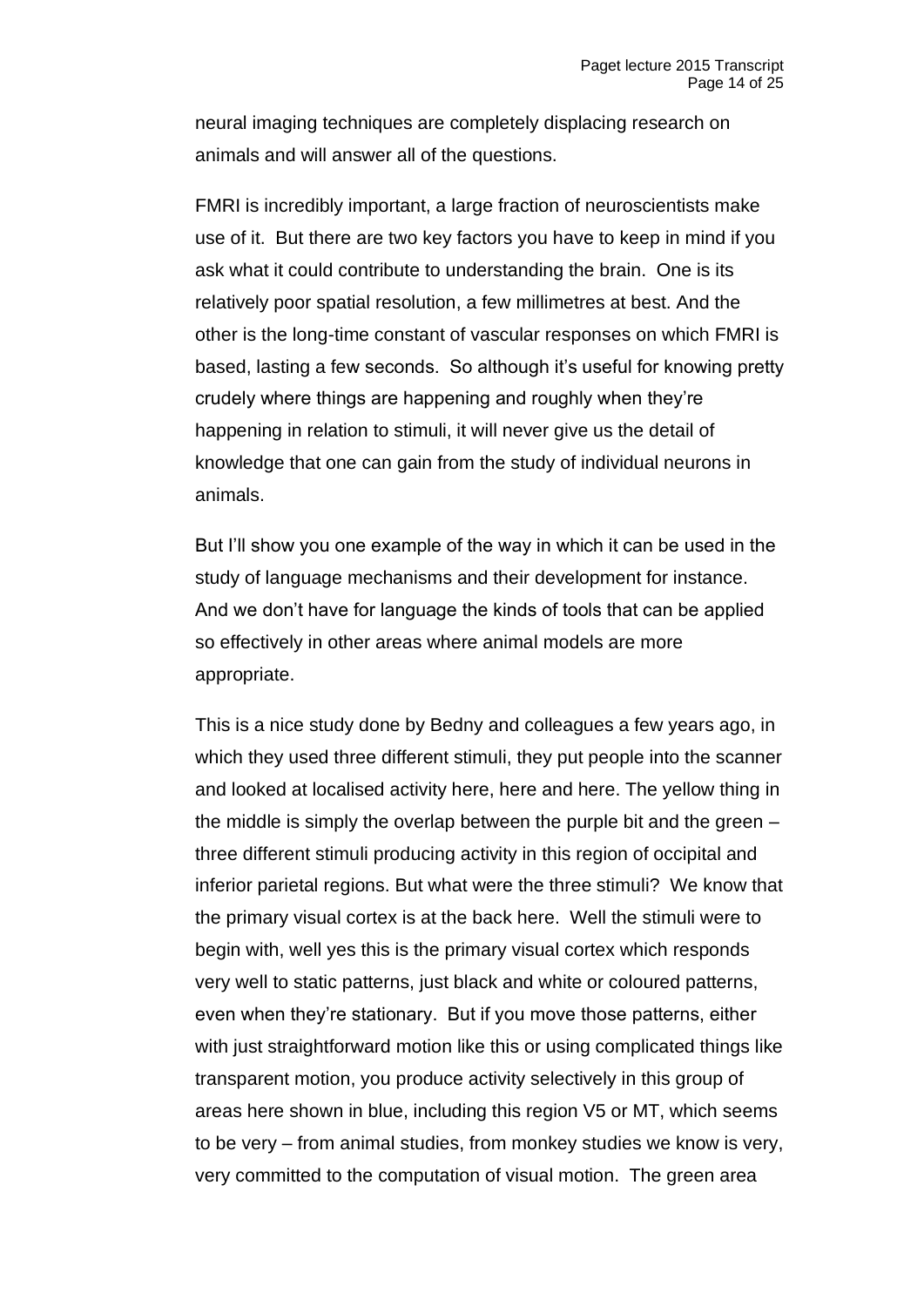was selectively activated by another form of motion called biological motion and it looks like this, it's this sort of thing. Okay, which all of you will instantly see I'm sure as a moving figure. It's computer generated, consisting of a number of dots which are basically doing the same things as these dots – just making local movements. But it's the relationships between the movements which tell you that this is an image of a person moving. Similarly you could distinguish between a man and a woman or different animals simply from the pattern of movement of the articulations of the joints. And we are crucially sensitive to that and it's a pretty important biological signal to us – very, very useful and it turns out we have an area of our cortex which is committed to it, there. So you can imagine that during evolution as the additional cortex has been added, starting with the hedgehog type brain that just has very early simple visual processing, these extra computational bits added on to do clever things like recognising and analysing motion and even biological motion.

Well then what about the purple bit? Is that just another evermore elaborate form of motion which is being analysed? Well the stimulus that generated the response in the purple region of the brain was verbs, spoken verbs or written verbs. Now all verbs are verbs of motion of course but probably early verbs, the sort of verbs that would have been used by Palaeolithic people, probably were largely verbs of motion – carry, stab, hunt, whatever. So is it so surprising that the system for analysing verbs might have grown out of some kind of sequential change of evolutionary development associated with the detection of movement? And this area here, it's the right hemisphere it's true but this area here on the other side is bang in the middle of (Wernicke's area), the area responsible for analysing and understanding language. There is a similar area on the right but it's less dominant in most right handed people.

So that's a kind of Just So story based on FMRI. Wouldn't it be wonderful to know in the kind of detail that we have about the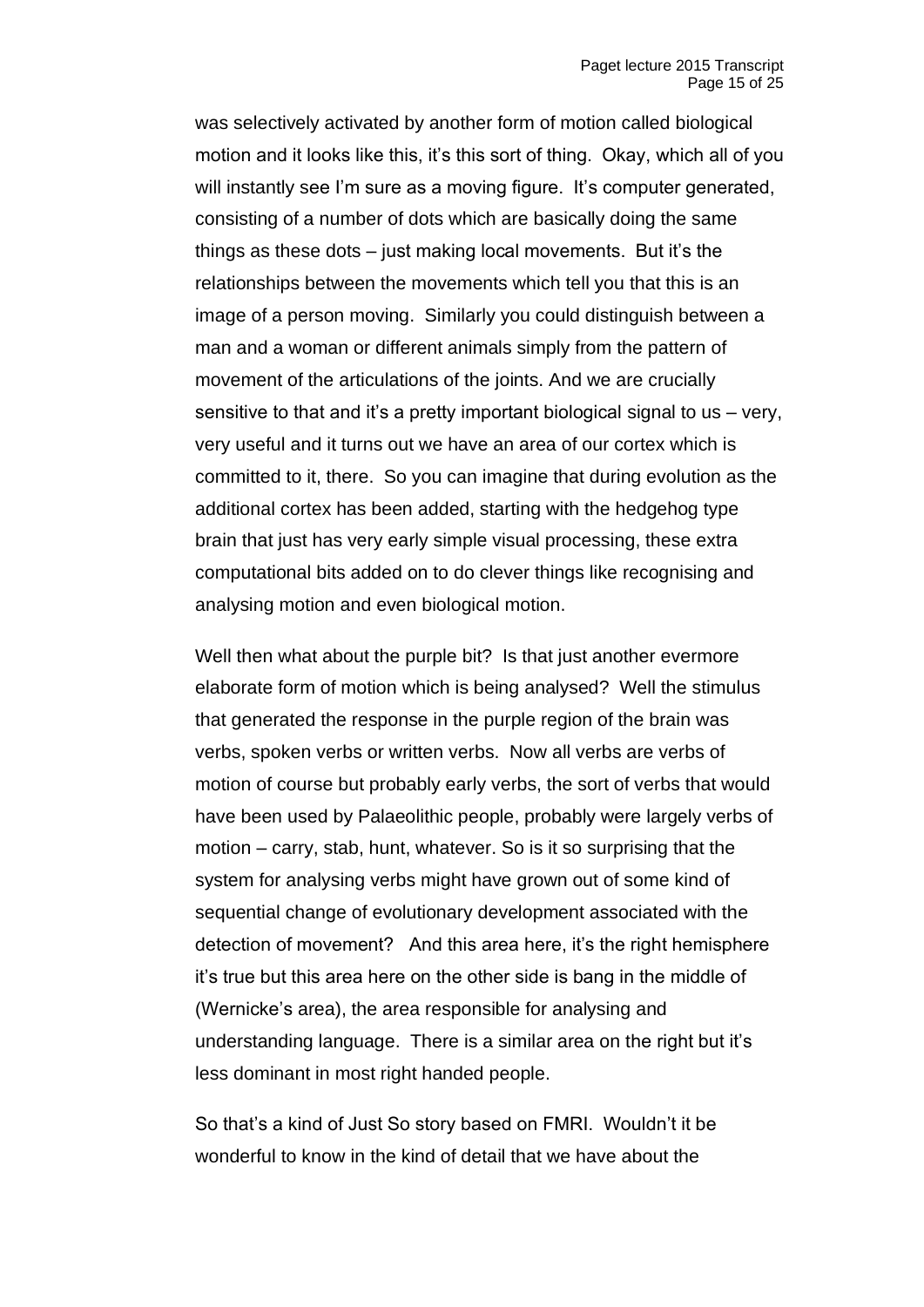processing of visual information in this area, coming from two decades of exquisite work on monkeys, wouldn't it be wonderful to have that kind of knowledge of what's going on in this area? And we may never have that.

Huntingdon's Disease briefly: Huntingdon's Disease is a neurodegenerative disease, it is interesting and different because it's an autosomal dominant disorder; if you've got the gene you will get the disorder. It's also distinctive in the region of brain that principally degenerates. Huntingdon's Disease is a progressive neurodegenerative disease, although it's usually of quite late onset. It has both cognitive and motor symptoms, the dominant ones are motor, the uncontrollable movements, career form movements and so on, but there are cognitive symptoms as well. It affects about 1 in 10,000 of the population at least in Western countries. 95% of cases are late onset, that is after having children and that's in some respects very sad because it means that the genetics is transmitted and it's associated particularly with selective degeneration of the corpus striatum, the subbasal ganglia structures, sub-cortical structure, closely involved in the control of movement. And here we are looking at a cross section through the brain of a normal human and here one with hugely enlarged ventricles because of the collapse of the corpus striatum in a person suffering from Huntingdon's disease.

The gene for Huntingdon's was the first gene identified for autosomal dominant neurological disorder, it was found, cloned in 1993. The nature of the gene is fully understood, it's a triplet repeat gene, it has an expanded polyglutamine sequence in it, so it generates a protein that has a long sequence. This means that the gene is understood, the protein is very well known, the expression patterns in a human are quite well known and there is in these terms a perfect animal model. In fact there are a number of them and I think the most convincing of them was developed in London by Gill Bates, a variety of mice in which the axon of the human mutant gene was inserted into the mouse genome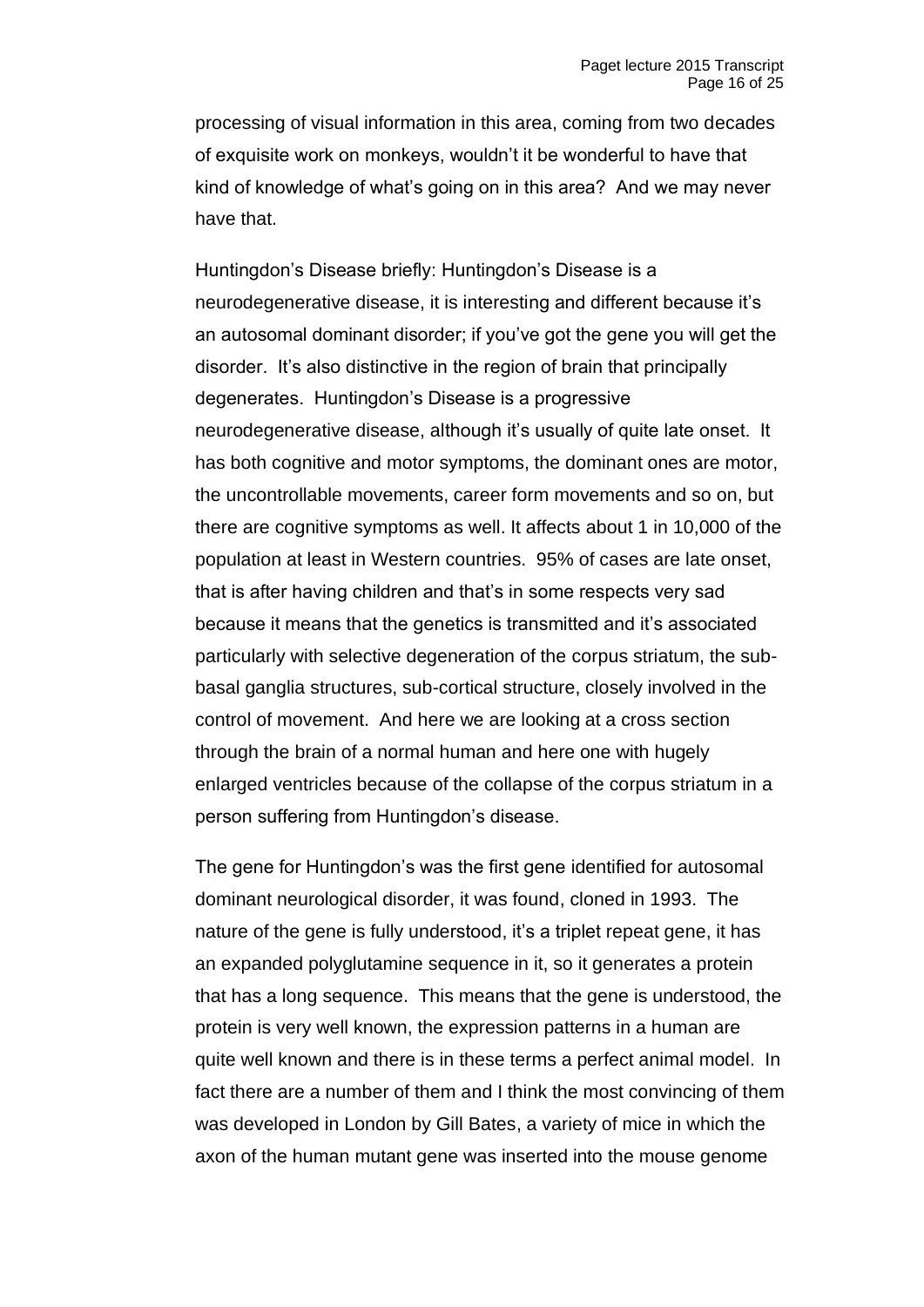so it produces mutant human mutant protein – Huntingdon protein as it's called. And that generates a mouse which dies young, develops motor disorder, also as we've shown in some of our work has cognitive difficulties and a variety of other conditions. It is the most comprehensively compelling mouse model of any neurological or psychiatric condition that I know of. One thing – my lab worked on Huntingdon's for several years and one of the things that we discovered which was nice, because it turned out to have a previously unknown clinical correlation, the mutant gene has associated with it a reduction in neurogenesis in the adult brain. You'll know I'm sure that there are certain small regions of the adult mammalian brain that continue to produce neurons throughout life. Principally the dentate gyrus of the hippocampus, which pushes neurons into the hippocampus, replacing neurons, and that probably plays a part in memory processes and actually in the forgetting processes it's thought. And there's an anterior stream of neurogenesis which shunts new neurons into the piri cortex and into the olfactory bulb, part of the olfactory system. And it turns out that the mutant gene in the mice we've discovered, reduces neurogenesis dramatically in both of those sites.

So here we are looking at neurogenesis and this is the percentage of cells that are dividing in the dentate gyrus and pirifom cortex in mice carrying the Huntingdon's gene compared with wild type mice. Huge differences in both cases, this is a dramatic reduction. So we thought well if there's a reduction in neurogenesis then there are going to be problems with memory and problems with olfaction. Well we've certainly demonstrated the problems with memory and that correlates well with the cognitive disorders that are detectable in clinical patients, diagnosed clinical patients, because you can genotype before the onset of motor symptoms. But what we predicted was that there'd also be problems with the discrimination of smell and the detection of smell.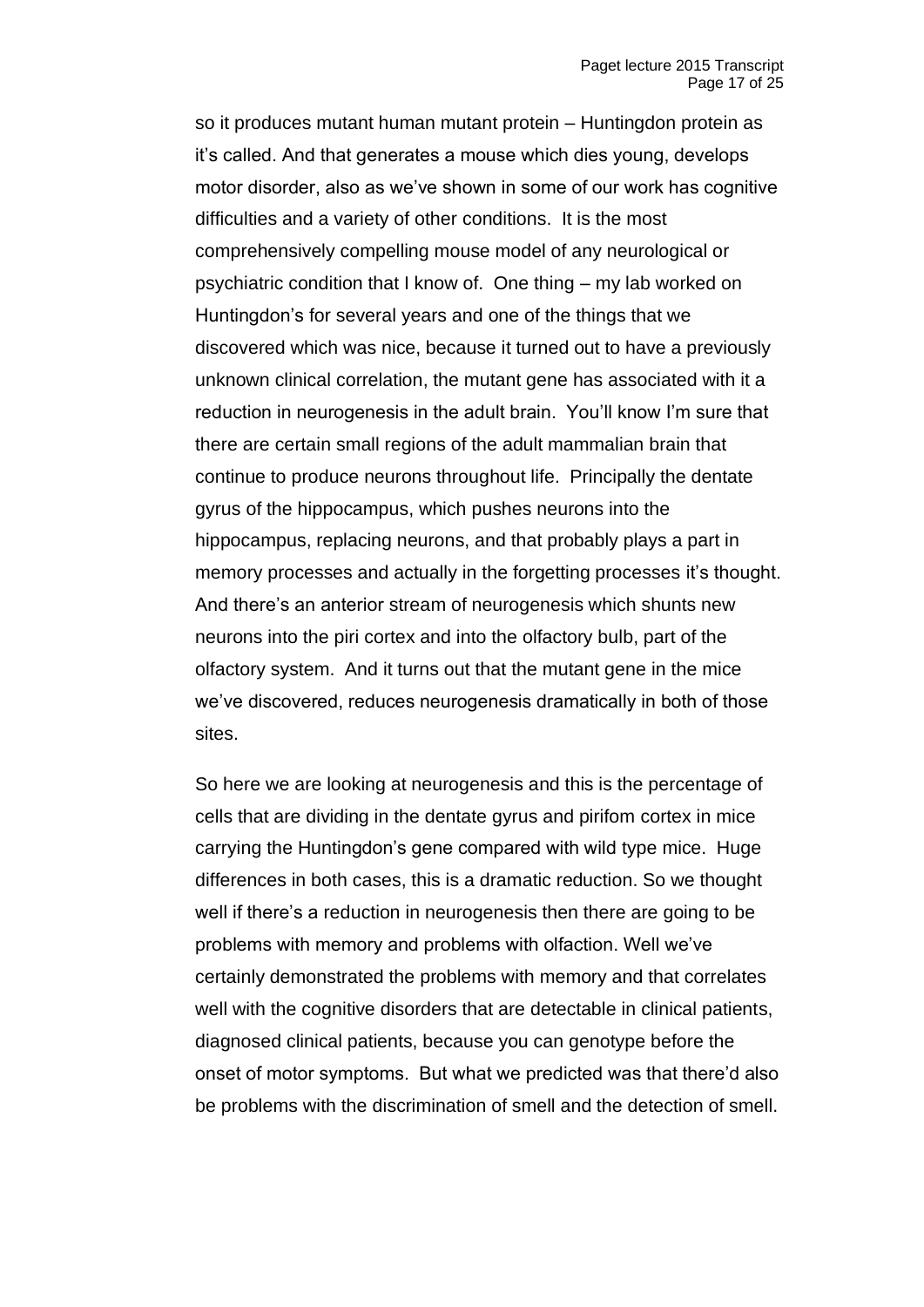This is in a mutant mouse, doublecortin staining for immature neurons in the peripheral cortex, here in the wild type mouse lots of newly born neurons and here in the Huntingdon's mouse very, very few. We tested olfaction discrimination in the mice and it was very poor and olfactory detection and moved into a very small clinical study where we showed that patients diagnosed, genotyped with the Huntingdon's gene but with no obvious other symptoms had difficulty in discriminating odours and also in detecting odours, the detection threshold. So it's quite likely there's similar defects happening in human patients.

Now this is a preamble to a lesson about the value of commitment to the 3Rs frankly. While we were doing this work, one of my then graduate students, a Rhodes Scholar and neurosurgeon from South Africa, Anton Van Dellan, wanted to run experiments on improving the quality of life of laboratory animals. Because after all the normal cage conditions for lab mice like this are really pretty unimpressive, a couple of mice, two or three mice living in a cage and that's it. So what he did was to introduce randomly within mouse cages in the animal house, enrichment, odd things just put into the cage changed every couple of days to give the mice something to play with. It turned out that the mice that he was doing this with were also involved in the study on Huntingdon's; we were producing Huntingdon's mice from heterozygous parents, so some of the offspring were carrying the gene, some were not, some were wild type and we didn't know which were which until we broke the code at the end of the various studies that we were doing. So this was an unplanned, a nice unplanned double blind experiment, because some of the Huntingdon's disease mice and we didn't know which ones were mutant, were being exposed to the enriched environment and others were not and lo and behold when we carried the normal kinds of diagnostic testing that we did on the mice, we found a separation between the two and we broke the code. So here for instance and this was confirmed in every test, cognitive and otherwise, that we looked at with these mice – here's a simple test in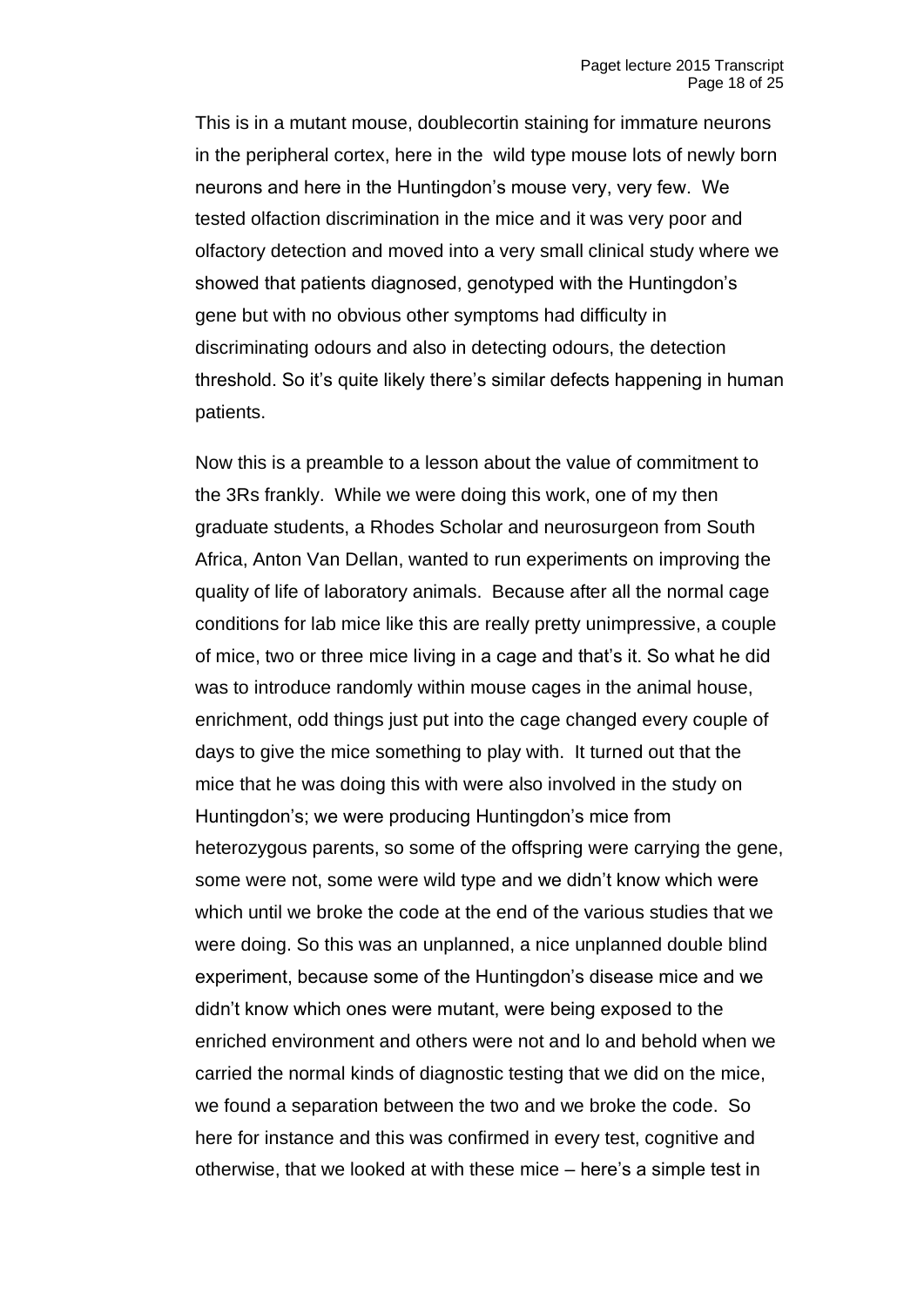which the nice are put onto a wooden rod and they walk out to the end of the rod, there's bedding and so on underneath, they play around with the rod and then eventually when they get a bit tired they fall off. At least they do if they're suffering any motor disorder. Wild type mice can stay there for a long time. So we had a test of coordination ability and here we are looking at the non-enriched, the normal mutant mice and this is the percentage of the group of mice that were failing this rod test as a function of age. And here even from about 6 days on some of them were already failing at 100/120 days, all of them were failing that very simple test, they were in really bad shape by this stage. But here a matched randomly allocated group with enrichment, very few of them had detectable symptoms even out to 160 days. So this is the equivalent if you like, to translate it in simplistic terms to human beings and the equivalent of delaying the onset of the motor disorder by many, many ears. And this is an autosomal dominant condition which had previously thought to be just absolutely autonomous and inevitable and progressive. There was absolutely nothing that one could do about it. It also rescues the degenerative changes in the striatum. In the mouse the striatum collapses but here we are looking at Huntingdon's the mutant mice living in an enriched environment, not statistically distinguishable from wild type mice, but if they are non-enriched here there's a significant collapse even at this quite early stage in the volume of the (corpus) striatum8. So enrichment slows down or to a large extent prevents for some considerable time, the degeneration of the striatum.

Well the nice thing about this discovery, and by the way that has now been demonstrated in virtually all other neurodegenerative conditions in animal models, that enrichment in the environment delays the progress of the disease. But what we realised was that enrichment now provided us with a tool to separate trivial consequences from the mutation from things that might be critical in pathogenesis. Because we could for any particular molecular change, anatomical change, behavioural change, we could ask is this change modified by enriching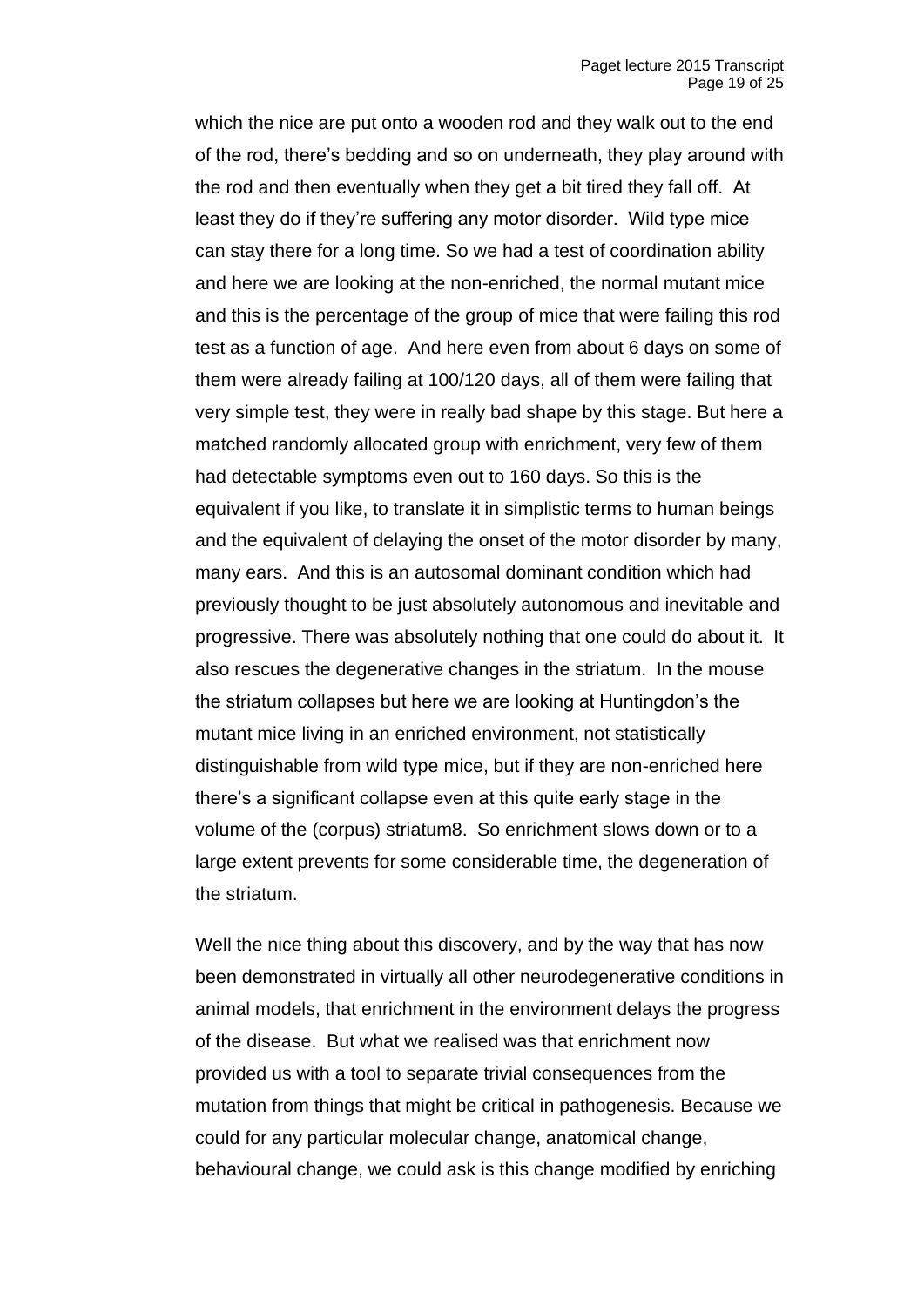the environment? Because we knew that enriching the environment significantly delayed the progress of the disease and perhaps the most interesting work that came out of that was a study by Tara Spires, now in Edinburgh, now a Chancellor's Fellow in Edinburgh, as part of her DPhil in my group, looking at the expression of a growth factor, an important neuronal growth factor, BDNF, brain derived neurotrophic factor, in different parts of the brain. And what she found was that in mutant mice using quantitative western blotting, in mutant mice there's a significant reduction in the amount of BDNF specifically in the corpus striatum. And that's interesting because BDNF is a growth factor, it helps to support and sustain neurons. So was it possible a reduction in BDNF expression or availability in the striatum was causing the degeneration and therefore the disease.

One wouldn't know without a control and a control is enrichment, because enrichment delays the disease, the question is does it also delay the decrease in BDNF expression? And it does. So there's a nice precise correlation between those. So what we've suggested on the basis of this and a large amount of other work was a hypothesis for the pathogenesis and frankly the pathogenesis of Huntingdon's disease was not, even now, is not fully understood. But our suggestion was that BDNF produced by cortical neurons and we knew that expression even in the mutant mice was normal in the cortex, is transported along cortical striatal neurons, particularly from frontal cortex, into the striatum. And that transport is interfered with by the mutant Huntingdon protein. There's other parallel evidence that that protein is involved in vesicular transport, so this isn't so stupid, and I understand entirely irrational idea. So the mutant protein might reduce the amount of BDNF reaching the striatum, therefore causing degenerative change and hence precipitating the cascade of symptoms.

Well there it sat, the last line of our paper said this might offer a new approach to therapy, but ah yes, agonists of the receptor for BDNF don't cross the blood brain barrier, I mean there are big problems with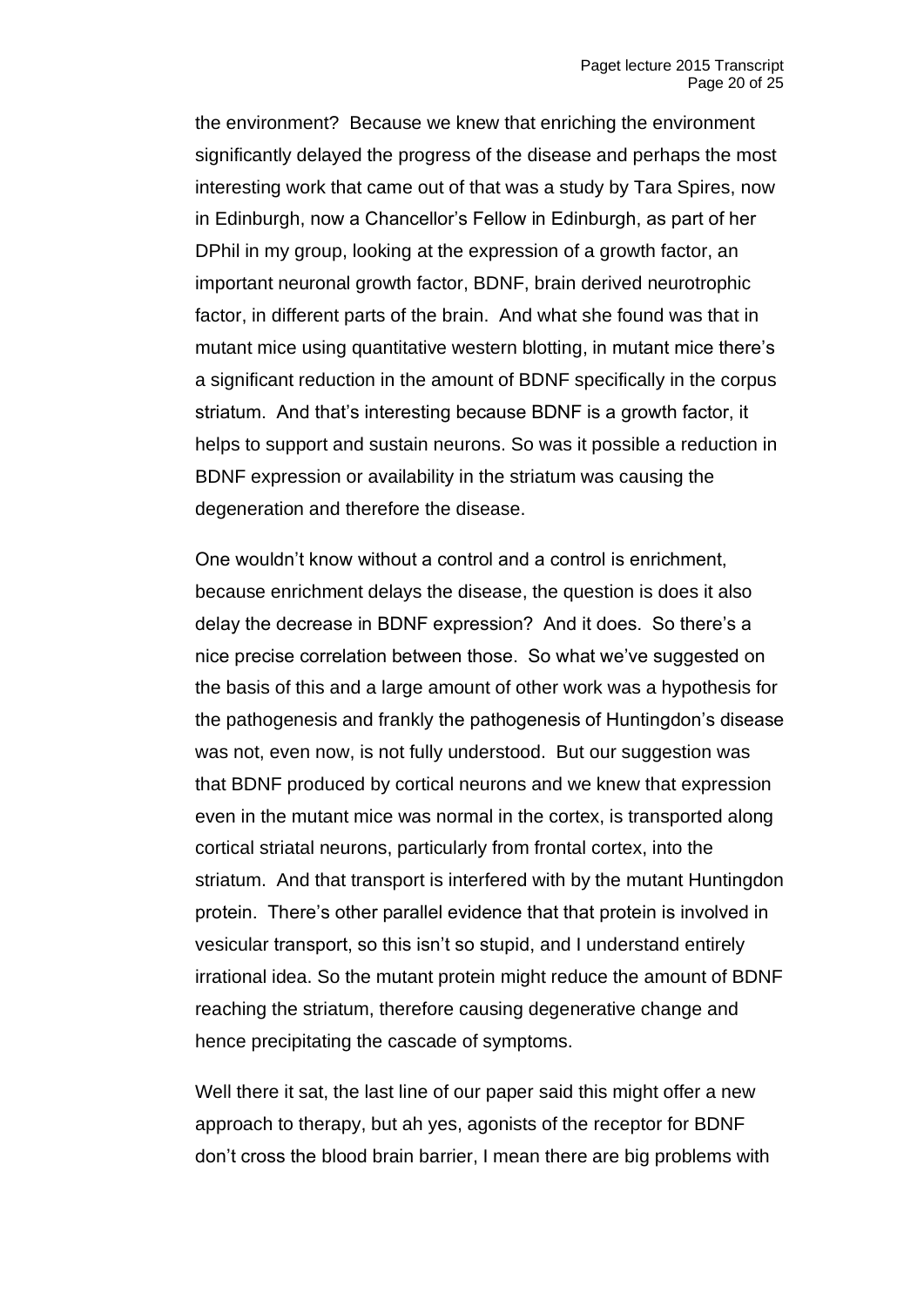BDNF agonists. However, the FDA has very recently given approval for a clinical trial, an early clinical trial, in the University of California, in Davis, directed by Jan Nolter, who proposed to us genetically modified mesenchymal stem cells derived from donors, from human donors, from bone marrow, genetically transformed so that they over expressed BDNF directly injected into the striatum, into the corpus striatum of patients, genotyped patients. And the basis of this which has convinced the FDA is the fact that such stem cells, mesenchymal stem cells, harvested from bone marrow, transformed genetically and then injected into the mouse model of Huntingdon's disease delays or virtually prevents the onset of symptoms, in a way very similar to environmental enrichment. So their plan and here we are looking at a section of the striatum, stained for neurons, the blue cells are neurons, the green cells are mesenchymal stem cells over-expressing BDNF. So the clinical trial moves in this case to humans with inter-cerebral injection into the striatum of the modified stem cells in the hope that this will alleviate the condition and we're keeping our fingers crossed but it would be very nice to think that a discovery stimulated entirely by fundamental research questions might eventually lead to translation of that sort.

Finally, and briefly, stroke: Stroke, a very common condition and very debilitating and very expensive, caused of course by the occlusion of blood supply to a region of the brain or by haemorrhage. Here for instance these are scans that show the blue penumbra of subsequent bleeding around an area of initial stroke. And a lot of changes which go on around a stroke in which associated cortex dies far beyond the region that's been immediately impacted by the ischemia or by the bleeding associated with the stroke. And the drug companies of course have been very interested in whether one might prevent in some way the additional damage, the neurotoxic damage in the region around a stroke. (50.00 minutes)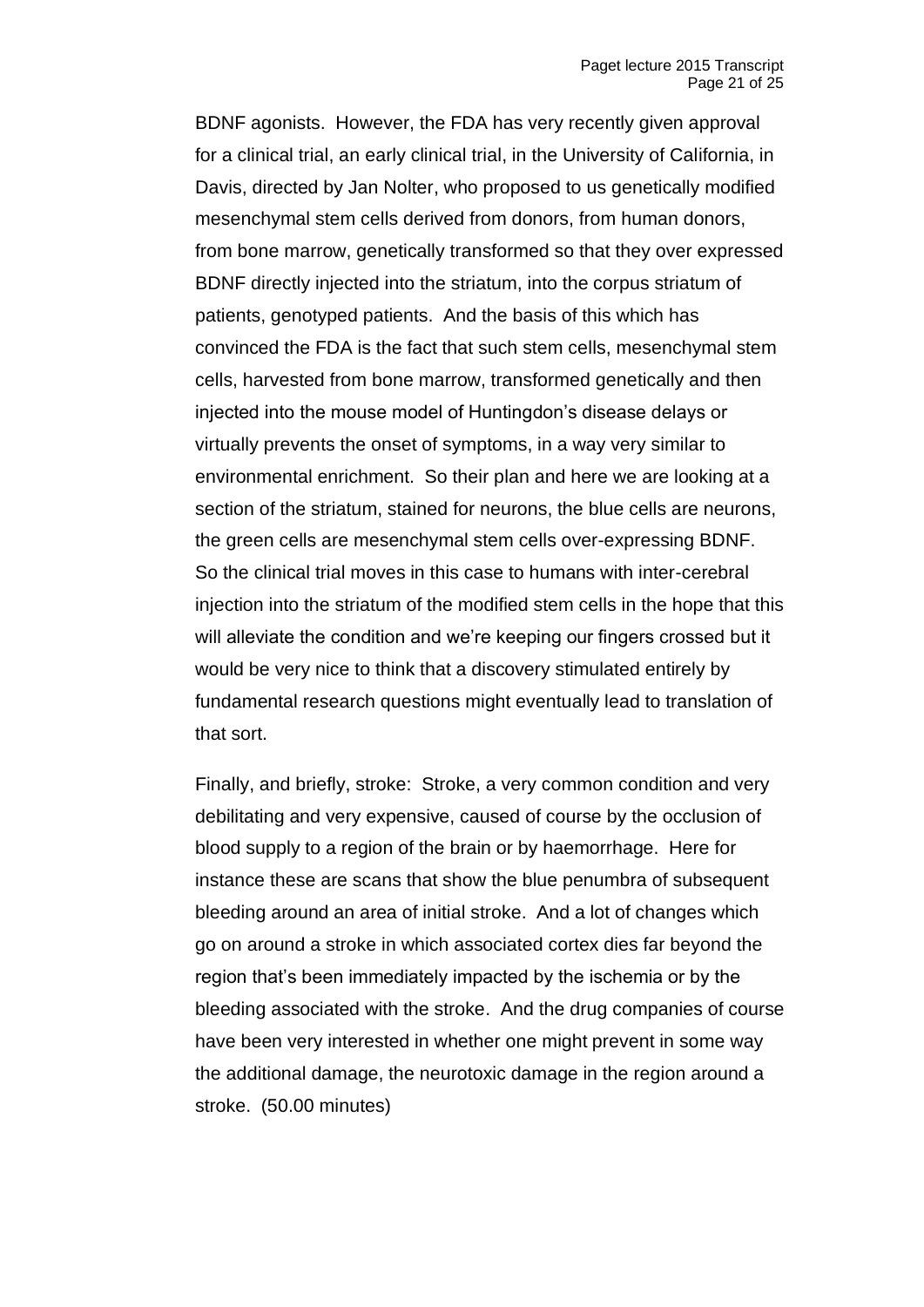This has been a graveyard frankly, for pre-clinical studies as many of you will know. Here are just a few of the papers - trouble with animal models do, stroke models, model stroke and so on and the reason is 500 neuro protective strategies, drug strategies, have been developed with very encouraging pre-clinical results. But as fairly recent paper concluded, only aspirin and intravenous thrombolysis have any certain clinical value. It's been a catastrophic failure of the transition between pre-clinical and clinical, seized with glee by some of our opponents of course as being typical of the failures of pre-clinical work on animals, its non-transferability to humans. Just a quote though from the same article, exactly the same article, in a review of animal studies published in seven leading journals of high impact. About one third of the studies, pre-clinical studies, did translate at the level of human randomised trials and a tenth of the interventions were subsequently approved for use in humans. Glass full or glass one tenth full or 90% empty, I don't know, but it seems to me that 10% isn't bad when one recognises the difficulty of transfer from animal studies to humans.

The fact is that we wouldn't need animal pre-clinical studies if we had the ability to do everything, to develop and to test on humans. But an alternative way of putting that is human studies are essential to discover whether therapies that appear to be effective in animals can be transferred to humans and are safe. There's an essential interplay between the two. What has come out of – largely of the analysis and the agonising about the failures of the pre-clinical stroke studies is a lot more scrutiny in the design of pre-clinical animal studies, even with suggestions such as this in a recent paper that they should be subject to very similar designs, protocols, controls, management as clinical studies, with different study sites being involved in pre-designed animal studies, with much more scrutiny about numbers and power and statistical design. There should be a steering committee, very similar to that for a clinical trial and so on, that pre-clinical CROs might be responsible for this kind of study. There's certainly a lot of reexamination of the validity of animal research at every level because of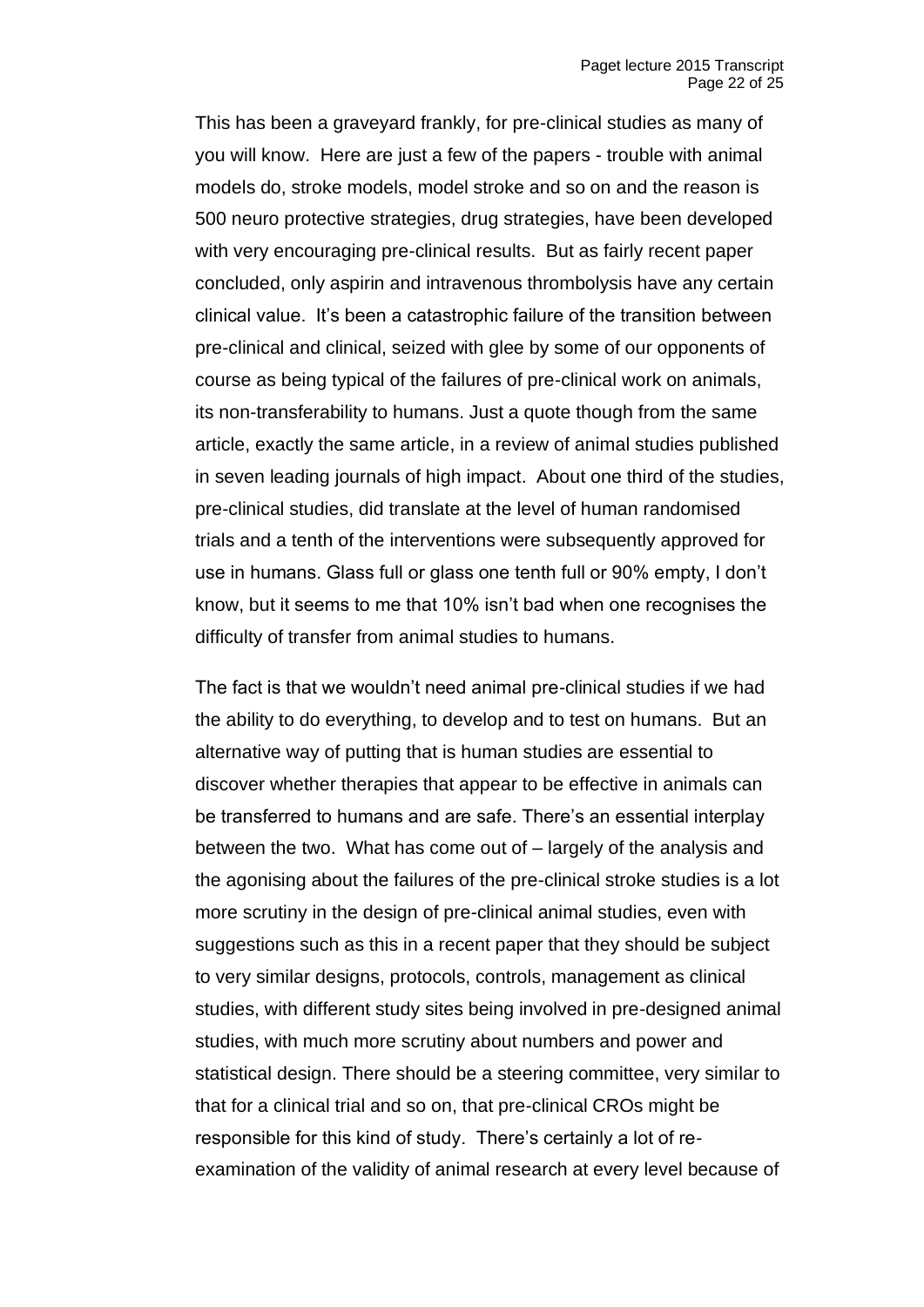criticism of inadequate numbers, inadequate power, calculations, inadequate comparability and in some cases poor experimental design. I think that's something that we have to accept and do better, it's not a reason for saying that animal research can never work and should be abandoned, because abandoning this crucial phase in the development of new treatments would be catastrophic for the patients for instance helped by the 10% of drug studies that do transfer directly right through to clinical benefits.

So finally to conclude – what can we learn from all of this? Apart from lessons about those individual areas of research? What I've tried to do is to give a picture of balance. Balance of the value of studies on animals when there is no alternative, when the work simply cannot be done on humans and where the animal model is appropriate for understanding human beings, which is not always. The great difficult I think, and it's not unique but it's certainly true in this area, is the continuing polarisation within this debate about the importance of animals. Opponents to animal research often certainly employing exaggerated and sometimes factually incorrect arguments, but equally the supporters on our side are often equally exaggerating the benefits, exaggerating the difficulty of conducting parallel studies or equivalent studies in human beings and so on. Avoiding that kind of polarisation by admitting the difficulties in some cases as well as the advantages in others, I think is absolutely crucial.

Just to give you an example of one of the most problematical issues, which is selective quotation and drawing upon the opinions and evidence of others, what did Darwin think about animal experimentation? Well he said this 'You ask about my opinion on vivisection, I quite agree that it is justifiable for real investigations on physiology.' But he also said this 'It is a subject which makes me sick with horror so I will not say another word about it, else I will not sleep tonight.' And interestingly he said both things in the same letter. This is the full text of a letter to Ray Lancaster. 'But not for mere damnable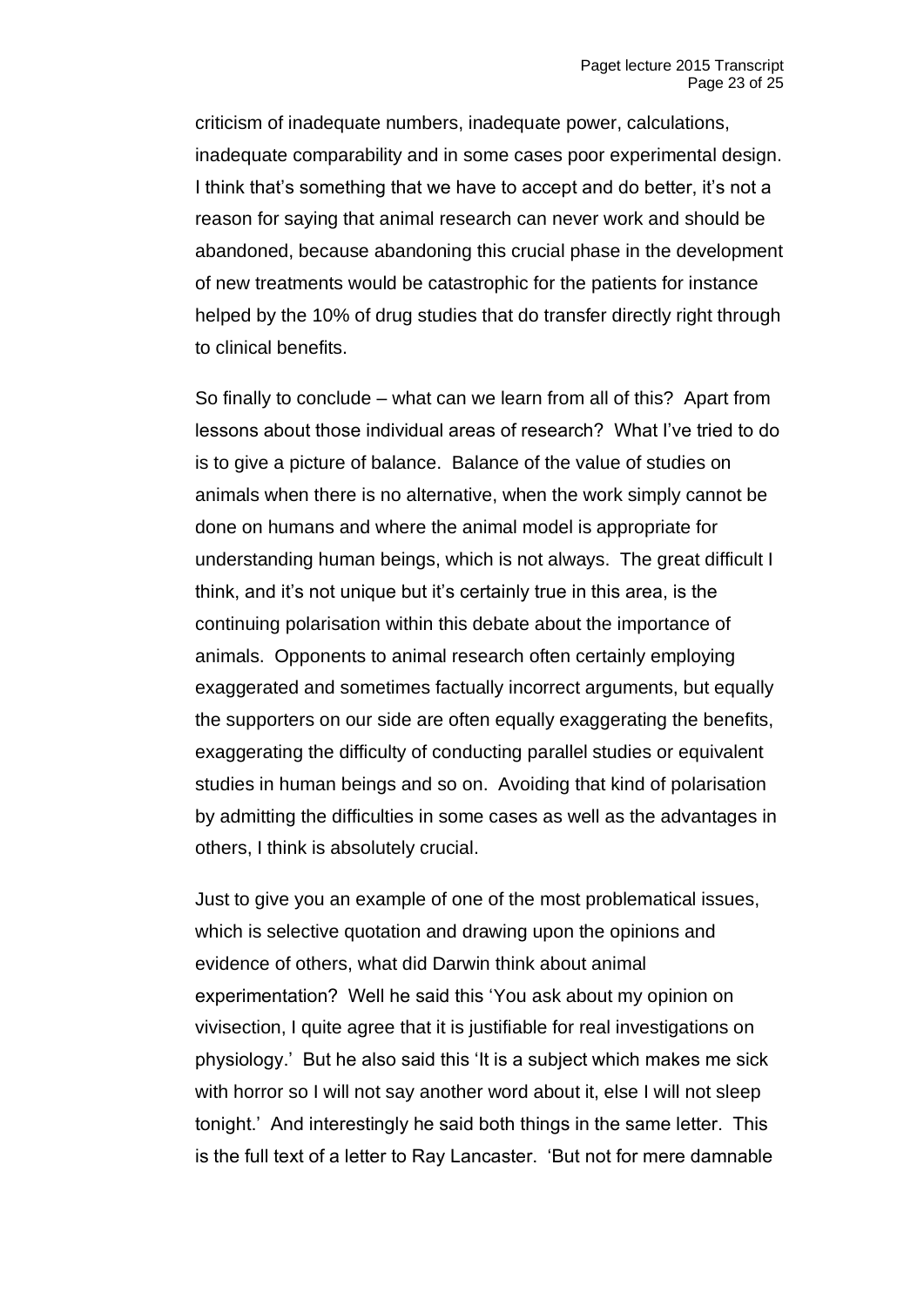and detestable curiosity.' So he was making a distinction between invaluable research and useful investigations in physiology perhaps applicable with just tinkering for no benefit at all. So one should be very careful with quotation.

So I wanted to raise just some questions which I think we all need to address. Do we really have adequate ways of assessing the validity of the animal models we use? It seems to be crucial particularly if they're part of a pre-clinical study. Is there more scope for developing alternatives? The kinds of technical advances being made in human study are making things possible in humans now that we're not in the past and we must recognise that and those of us who have been committed to animal work not deny it. Yes and is there sufficient funding available for the areas of new opportunity? And on the other hand is medical progress being impeded by excessive bureaucratic regulation? And by excessive I mean not demonstrably valuable in terms of maintaining ethical standards or the correctness of procedure. I think those of us who deal with the problem of applying for animal licences, not that I do any more, but those that I know who still deal with it, do wonder from time to time whether the benefits that are gained by the enormous amount of bureaucracy with the process are matched by benefits to the animals and benefits in terms of the value of the research. And how effective is the evaluation of evidence from animal research before it transfers into clinical trials? And particularly of course, how justified is the use of primates, how justified is genetic modification and especially how justified are we in using techniques that are almost bound to cause suffering?

So with those thoughts I'd like you to think about the brain, it's a crucial issue because of those dilemmas that I raised right at the start. It's a wonderfully exciting area of science, it's incredibly important clinically because of the magnitude of the problems that need to be solved. But at the heart of that whole, those driving forces towards science and the